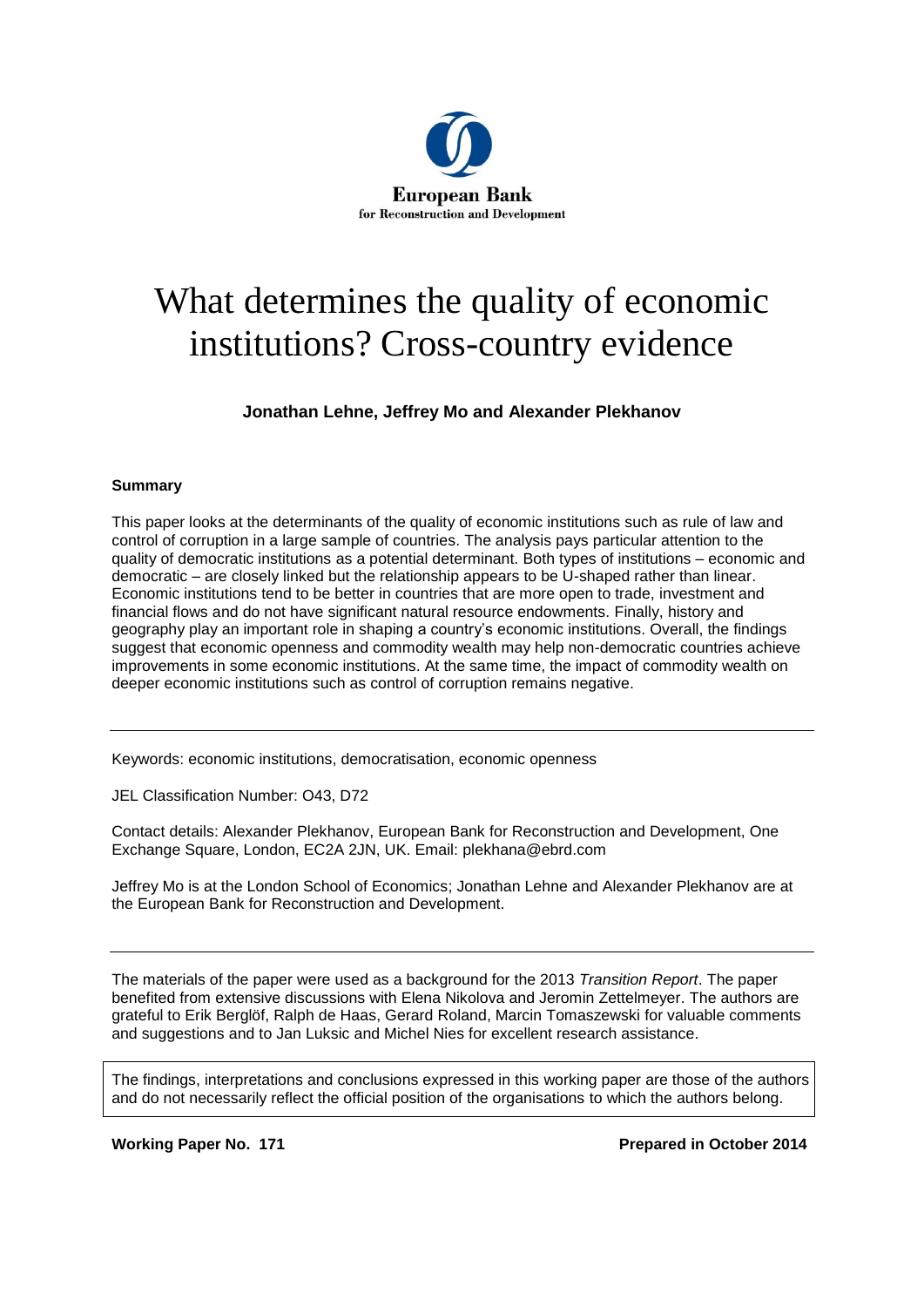# **1. Introduction**

Economic and political institutions – understood as the rules of the game in a society (North, 1990) – play a key role in defining a country's long-term growth potential. Countries with stronger economic institutions – effective rule of law, a good business climate, more secure property rights and market-friendly social norms – are better positioned to attract investment, participate in trade and utilise physical and human capital more efficiently, resulting in better growth performance over the long run (see, for instance, Robinson et al., 2005).

While the importance of economic institutions is broadly acknowledged, the determinants of the quality of institutions are difficult to pin down. A particularly relevant question from a policy perspective is how certain countries with weak economic and political institutions manage to push economic reforms and improve their economic institutions notwithstanding limited political freedom.

To try to answer this question, the paper examines a broad cross-section of countries and pays particular attention to the determinants of the quality of economic institutions that may differ depending on a country's level of democratic institutions. In particular, in addition to the level of democratisation itself, the explanatory variables include interaction terms between the indicator for autocratic regimes and country characteristics, such as the level of economic openness, abundance of natural resources or the degree of ethnic fractionalisation. This analysis is motivated by the empirical observation that the relationship between democratic and economic institutions, while strong, appears to be U-shaped rather than linear, suggesting that different factors may determine the quality of economic institutions among democracies and among autocracies.

The paper also contrasts the impact of various factors on deeper economic institutions such as control of corruption and narrower measures of business environment based largely on laws on the books.

The analysis suggests that economic institutions tend to be better in countries that are more open to trade, investment and financial flows and do not have significant natural resource endowments. While natural resources may enable countries to improve government effectiveness, regulatory quality and other measures of institutional capacity that tend to improve as income grows, deeper institutions such as rule of law and control of corruption tend to be weaker in resource-rich countries. Countries' history and geography also play an important role in shaping their economic institutions.

Section 2 discusses key determinants of economic institutions in the context of the vast literature on the subject. Section 3 describes the data. Section 4 discusses the results. Section 5 concludes.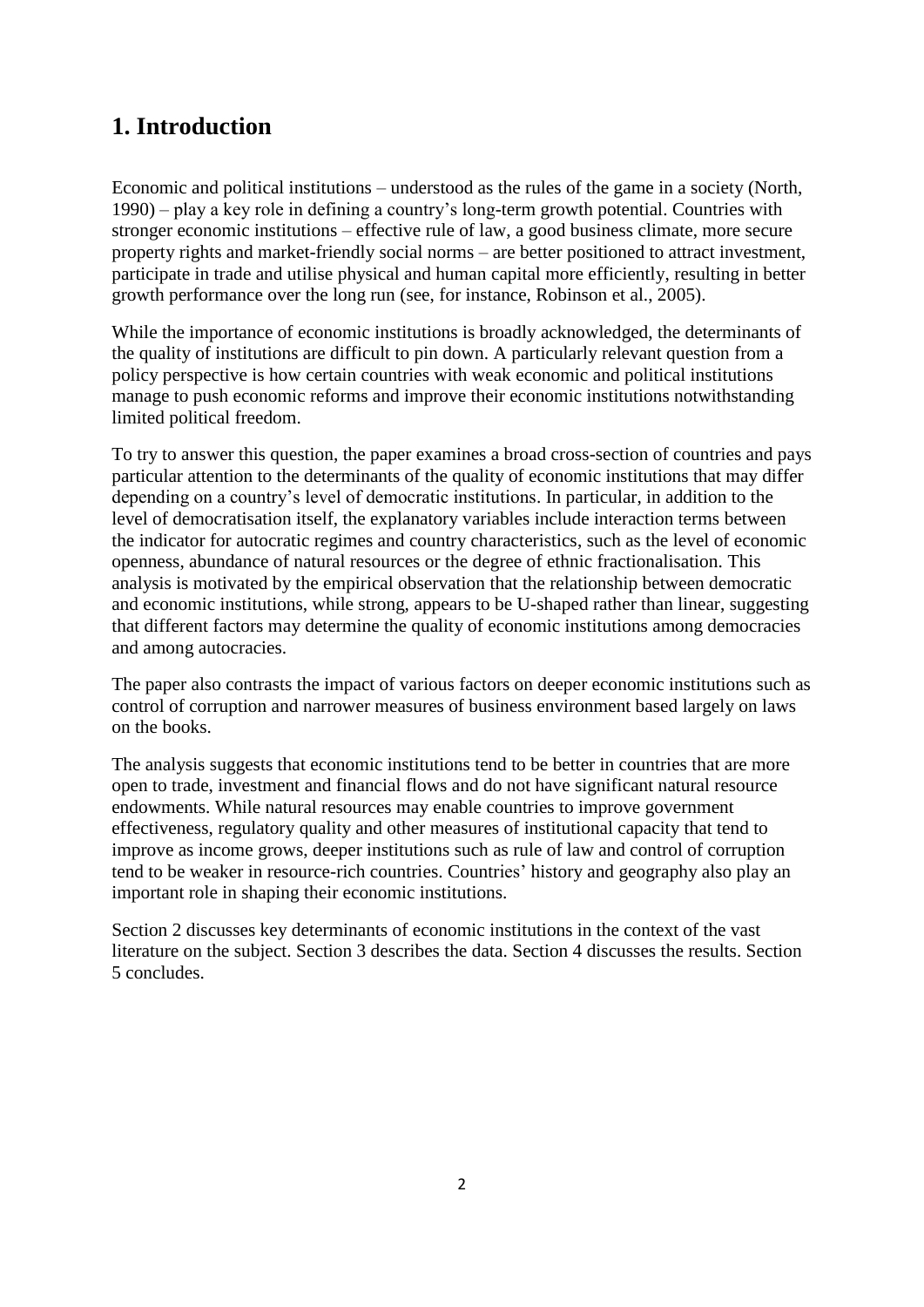## **2. Determinants of economic institutions**

Economic institutions – the "rules of the game" in a society, such as law and order, control of corruption, property rights, or the way in which public services are delivered – vary vastly across countries. Numerous explanations for these differences have been put forward. In particular, economic institutions can be affected by the maturity of political institutions, for instance, effectiveness of checks and balances on those in power; a country's geography and factor endowments; a country's history and structure of its society. Economic institutions can also be shaped by interactions between different countries and cultures – in particular, the extent to which a country is open to trade, investment and financial flows. These factors and evidence of their importance are briefly reviewed below.

#### **2.1. Democratic institutions**

The quality of political institutions is widely held to be one of the most important determinants of the quality of economic institutions (see, for instance, Adsera, Boix and Payne, 2003). Political competition and the checks and balances imposed in a wellfunctioning democracy restrict the ability of governments to engage in rent seeking while the accountability of government to taxpayers leads to more business-friendly rules and regulations (see, for instance, Olson (2000), North (1990) and North and Weingast, 1989). Democratic regimes are also more likely to have an independent judiciary and strong and independent regulatory bodies.

The link between the quality of economic and political institutions is further reinforced as better economic institutions tend to support economic development, and economic development over time may lead to demand for better political institutions. In fact, disentangling the direction of causality (from democratisation to better economic institutions and vice versa) is a difficult task, not least because common factors such as history and geography may affect both.

While the quality of economic institutions and that of democratic institutions are very strongly positively correlated, the relationship does not appear to be linear, or even monotonic. This is illustrated in a simple chart below (Chart 1), which uses two standard measures of economic and political institutions.

Democratic institutions are measured by a Polity IV index, compiled annually by the Center for Systemic Peace. The index ranges from -10 (corresponding to a completely autocratic regime, such as hereditary monarchy) to 10 (corresponding to a well-functioning democracy), with countries with Polity scores below -5 labelled as "autocracies". It is plotted on the horizontal axis.

To measure broad economic institutions, we use four World Bank Worldwide Governance Indicators (WGIs): for government effectiveness, regulatory quality, the rule of law and control of corruption (the remaining two indicators – voice and accountability and political stability and absence of violence – reflect primarily the strength of political institutions). The WGI indicators are based on data sources that include expert judgement and surveys of households and businesses. Thus they reflect the quality of institutions as perceived by expert professionals and economic agents more generally, rather than take a narrow view of the laws on the books. The WGIs are available annually from 1996 to 2011 for a large number of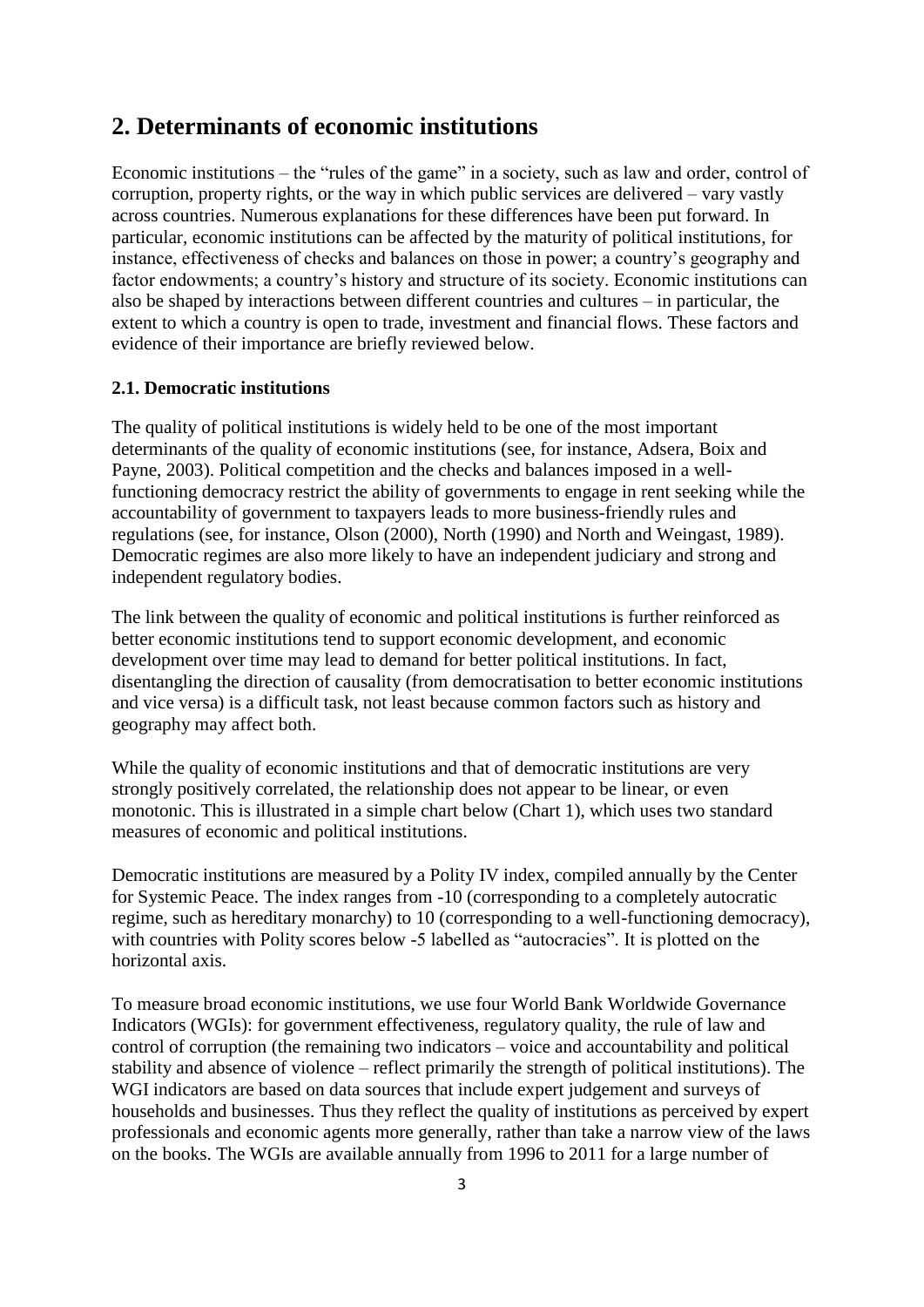countries. They range from  $-2.5$  to  $+2.5$ , with higher values corresponding to better institutions.<sup>1</sup> A simple average of the four WGI indicators is plotted on the vertical axis of Chart 1.



**Chart 1: Democratic institutions and economic institutions**

Sources: World Bank Governance Indicators, Polity IV and authors' calculations. Note: Based on year 2011.

The positive relationship between the quality of economic and political institutions is strong. In particular, with a single exception of Singapore, no country with weak political institutions enjoys high-quality economic institutions (with a quality one standard deviation above the average or higher). This points to a certain "glass ceiling" in terms of improvements in economic institutions that can be achieved in non-democratic environments.

At the same time, a number of countries with very low Polity scores (to the left of -5) have relatively strong (above-average) economic institutions (for instance, Qatar or the United Arab Emirates). In fact, the relationship appears to be better approximated by a U-curve than by a straight line.

As there is no good reason to assume that further increasing the degree of autocracy in countries with a low level of political institutions by itself improves economic institutions, it is likely that some third factors may account for higher average quality of economic institutions in the "tail" of more autocratic regimes.

This gives rise to the question whether the same factors influence evolution of economic institutions in autocracies and democracies or these factors may differ depending on the democracy context. This question is further explored below by allowing the effects of various

 $\overline{a}$ 

Democratic institutions (Polity2)

 $1$  See Kaufmann et al. (2009) for discussion of the methodology and sources.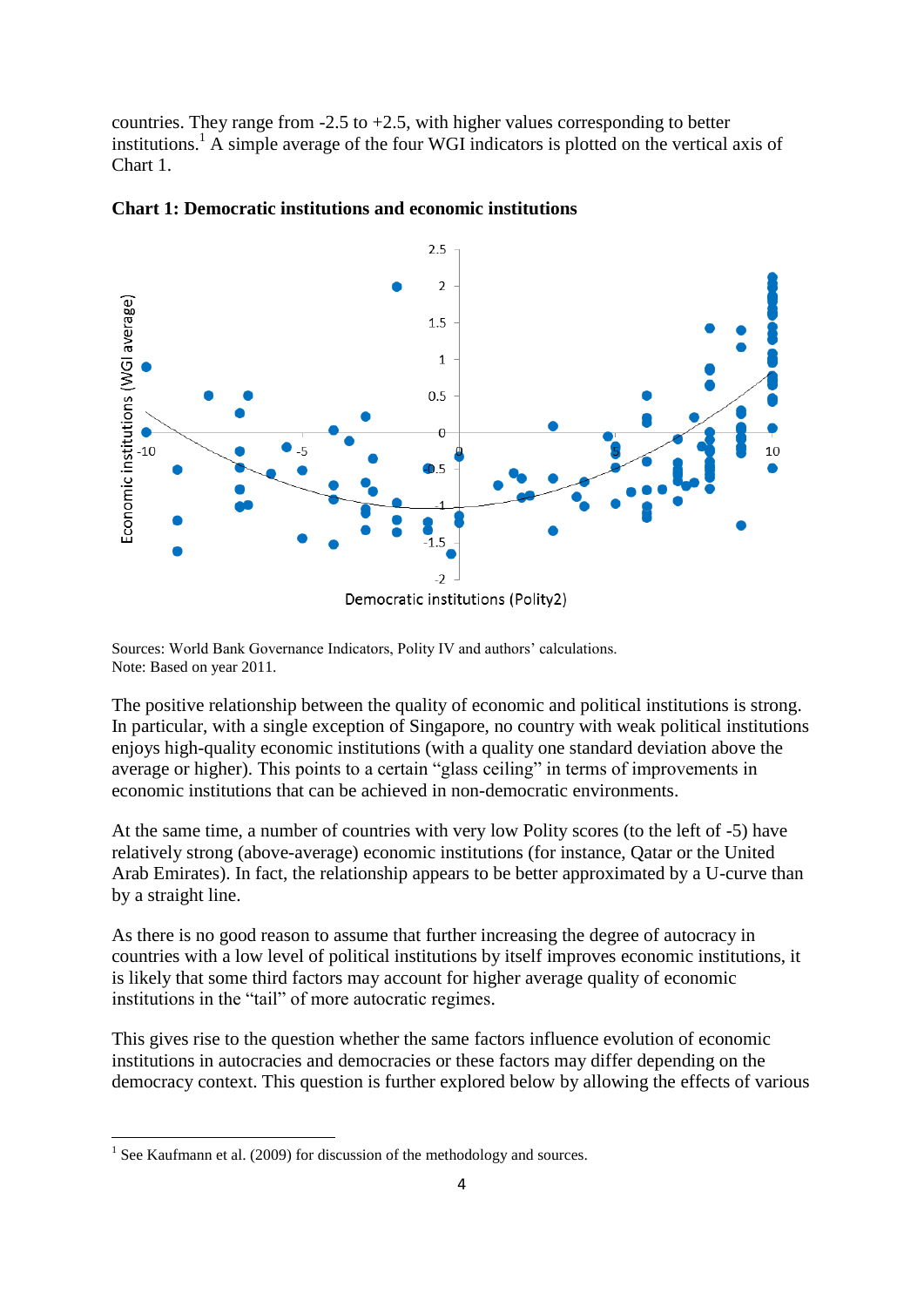determinants of economic institutions (discussed below) to differ in a group of countries with low Polity scores.

## **2.2. Geography**

Economic institutions evolve slowly, exhibiting strong path dependence and hence they are likely to depend on a country's geography, history or various characteristics of a society, none of which can be easily influenced by policy-makers.

A country's geography can have a profound impact on a country's economic development. Landlocked countries with difficult climates and terrains may experience lower growth and development outcomes due to high transportation costs, diseases, low productivity in agriculture and other factors. Some studies see these direct channels as the driving force shaping economic outcomes (see, for instance, Gallup, Sachs and Mellinger, 1999) while others argue that geography affects development primarily through its impact on economic and political institutions (Robinson, Acemoglu and Johnson, 2005).

For instance, it has often been argued that countries located further away from the equator may have stronger economic institutions as temperate climates encouraged economic specialisation and development of trade over the centuries, contributing to stronger industrial growth (see, for instance, Hall and Jones, 1999). Acemoglu, Johnson and Robinson (2001) further argue that colonial institutions were weaker in countries where mortality among colonial settlers was higher. These was because colonisers had little incentive to build "inclusive" economic and political institutions such as property rights and democratic government that support long-term investment and every incentive to extract (appropriate) rents available in the short term.

Characteristics of the terrain may also matter, both for economic outcomes directly and for the quality of institutions. In particular, costs of trade and investment are likely to be higher in landlocked countries and countries with more difficult, rugged terrain. Being landlocked or having more difficult terrain increases the cost of trade and investment. At the same time, difficult conditions may encourage the development of economic institutions that aim to compensate for higher transaction costs (see Nunn and Puga, 2012, who use an index of ruggedness of a country's terrain to capture the role of geography).

#### **2.3. History**

Economic institutions may also be deeply influenced by a country's history. Several recent studies confirm an exceptionally strong degree of path dependence of economic institutions. In some cases it may stretch back centuries as colonial powers and empires have a longlasting impact on societies that come under their rule (see, for instance, Becker et al., 2011, Grosjean, 2011a, 2011b, Grosfeld and Zhuravskaya, 2013, for evidence on the legacy of different empires in Europe).

As institutions take a long time to mature, the length of time that a country has been an independent state may also play an important role. Countries with a longer history of selfgovernance as a state are likely to have more developed economic institutions (see Chanda and Putterman, 2007). The history of self-governance can be summarised in an index that measures the effective length of independent statehood of each country.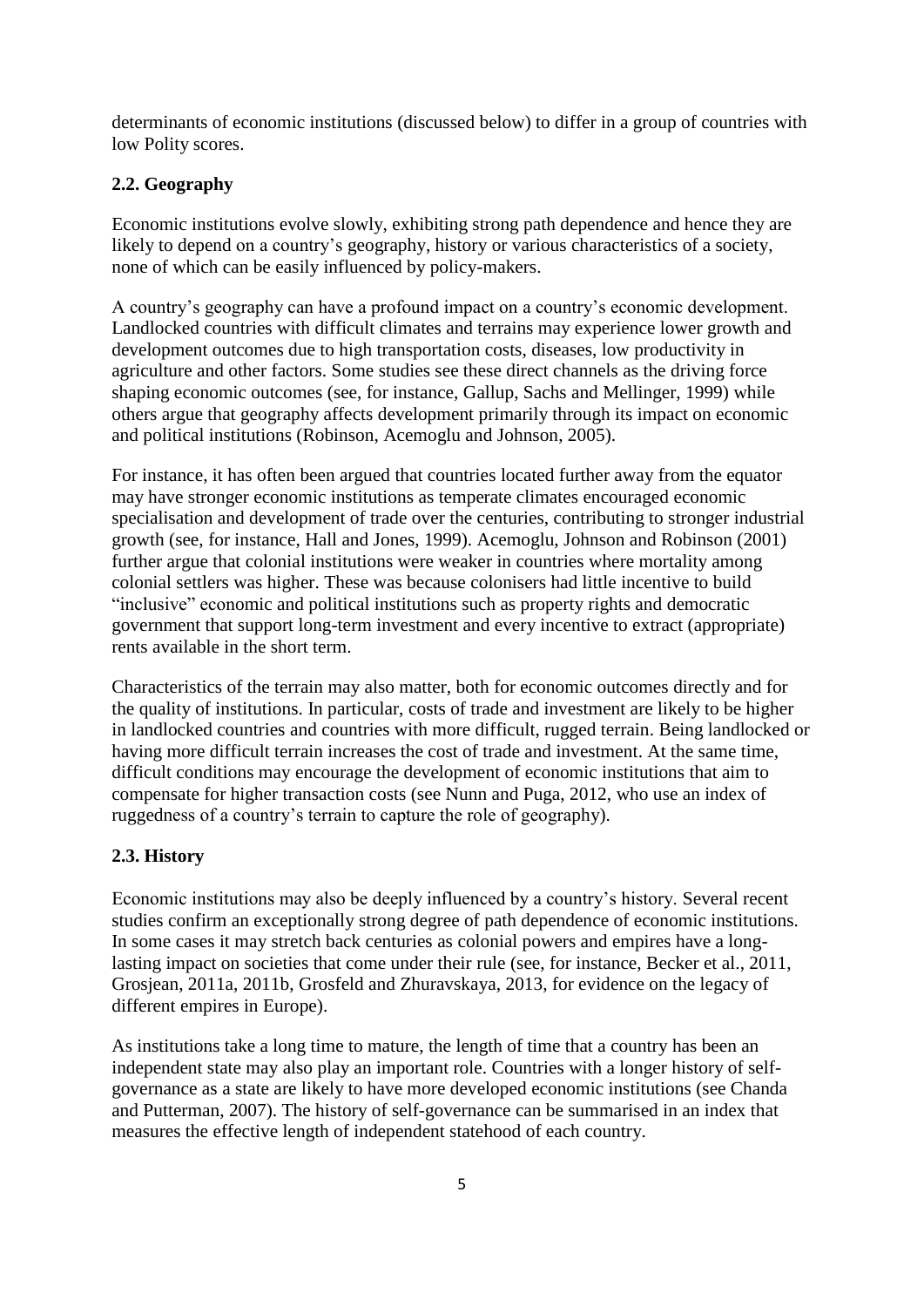## **2.4. Ethnic fractionalisation**

Another country characteristic that can affect the success of reforms and institution building is the extent to which a society is divided along ethnic or linguistic lines (Alesina et al., 1999). In divided societies it may be more difficult for different ethnic groups or political parties to agree on the direction of reforms that are needed to strengthen a country's economic institutions.

In fact, different fractions of society may have little trust in each other or in government institutions more generally (Putnam et al., 1994). One commonly used indicator of such divisions is the index of ethnic fractionalisation (Wacziarg et al., 2003). The index shows the probability of two randomly chosen individuals in a country belonging to different ethnic groups. Countries with higher fractionalisation indices are expected to have weaker economic institutions, other things being equal.

## **2.5. Natural resource endowments**

Another semi-exogenous factor that affects institutional development is the abundance of natural resources relative to the size of the economy (measured, for instance, as a share of natural resource rents (revenues net of extraction costs) as a share of GDP, or as a share of commodities in total exports).

Natural resource abundance can lead to a weakening of democratic institutions as well as economic ones (see, for instance, Boix, 2003, and Guriev et al., 2009, for an overview of the institutional "resource curse"). In resource-rich countries the ruling elites are likely to be particularly opposed to democratisation and a strengthening of economic institutions as stronger institutions, such as rule of law or control of corruption, impose checks and balances that make it more difficult for the ruling elites to appropriate natural resource rents (Karl, 1997). Natural resource abundance may in fact have both a direct negative effect on economic institutions and an indirect one, via a weakening of political institutions that further undermines the development of economic ones.

Strikingly, countries in emerging Europe and Central Asia that came out of decades of central planning had similar average scores for control of corruption in the mid-1990s, regardless of whether they were resource-rich or resource-poor (excluding the future EU members, which enjoyed a somewhat higher quality of economic institutions). However, since then the averages of quality of economic institutions in resource-rich and resource-poor countries have been steadily diverging. The divergence became particularly rapid during the period of high commodity prices from 2003 (Chart 2). Although this evidence is only suggestive and cannot necessarily be interpreted as causal, it is consistent with the existence of an institutional "resource curse".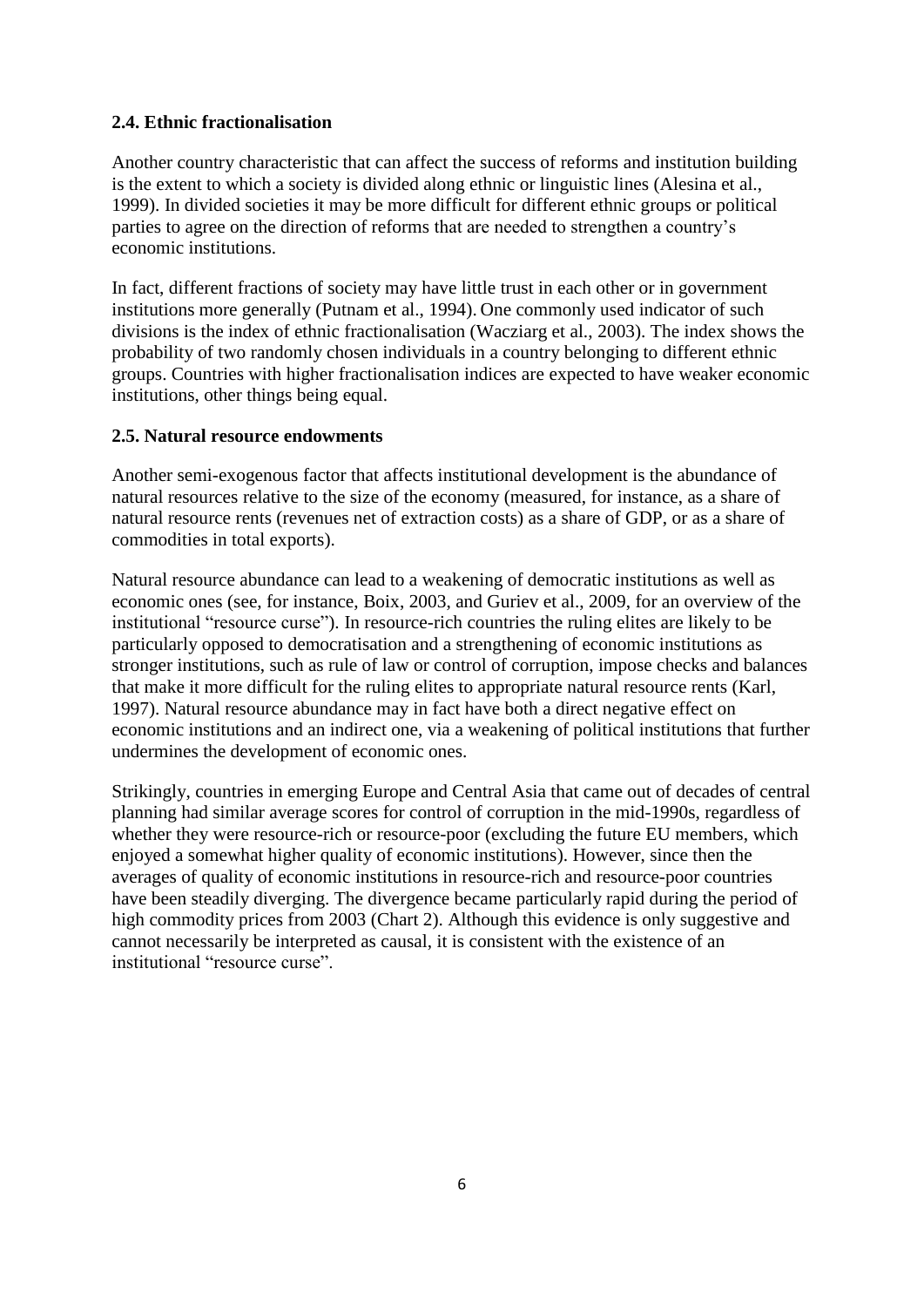

**Chart 2: Average indicator of control of corruption in emerging Europe and Central Asia**

Sources: World Governance Indicators, authors' calculations.

Some indirect effects of natural resource abundance on institutions may also be positive, notably via the income effect. Natural resource wealth can be used to strengthen the implementation capacity of governments, pursue basic business environment reforms and reduce petty corruption by raising the pay of officials, regulators and inspectors. Some Gulf Cooperation Council (GCC) countries, for instance, score relatively well on certain measures of economic institutions, which in part accounts for the U-shaped relationship between political and economic institutions discussed above.

#### **2.6. Economic openness**

Openness of the economy to international trade and investment is also likely to affect evolution of a country's economic institutions. Foreign investors may create stronger demand for better institutions. The presence of multinational companies can facilitate the transfer of skills and the adoption of international business practices – which may, over time, lead to improvements in some economic institutions (see, for instance, Foley, 2002). Dual listing of company shares contributes to improved corporate governance (see Coffee, 2002).

Education and training abroad may play a key role in strengthening the technical capacity of the government, civil service and state-owned companies, if they employ many of the returning scholars. This may help to design and implement technocratic economic reforms.

International integration often leads to the adoption of external benchmarks that may be used to anchor reforms. A popular external benchmark is the World Bank *Doing Business* ranking, a well-defined and independently verifiable (even if somewhat narrow) measure of the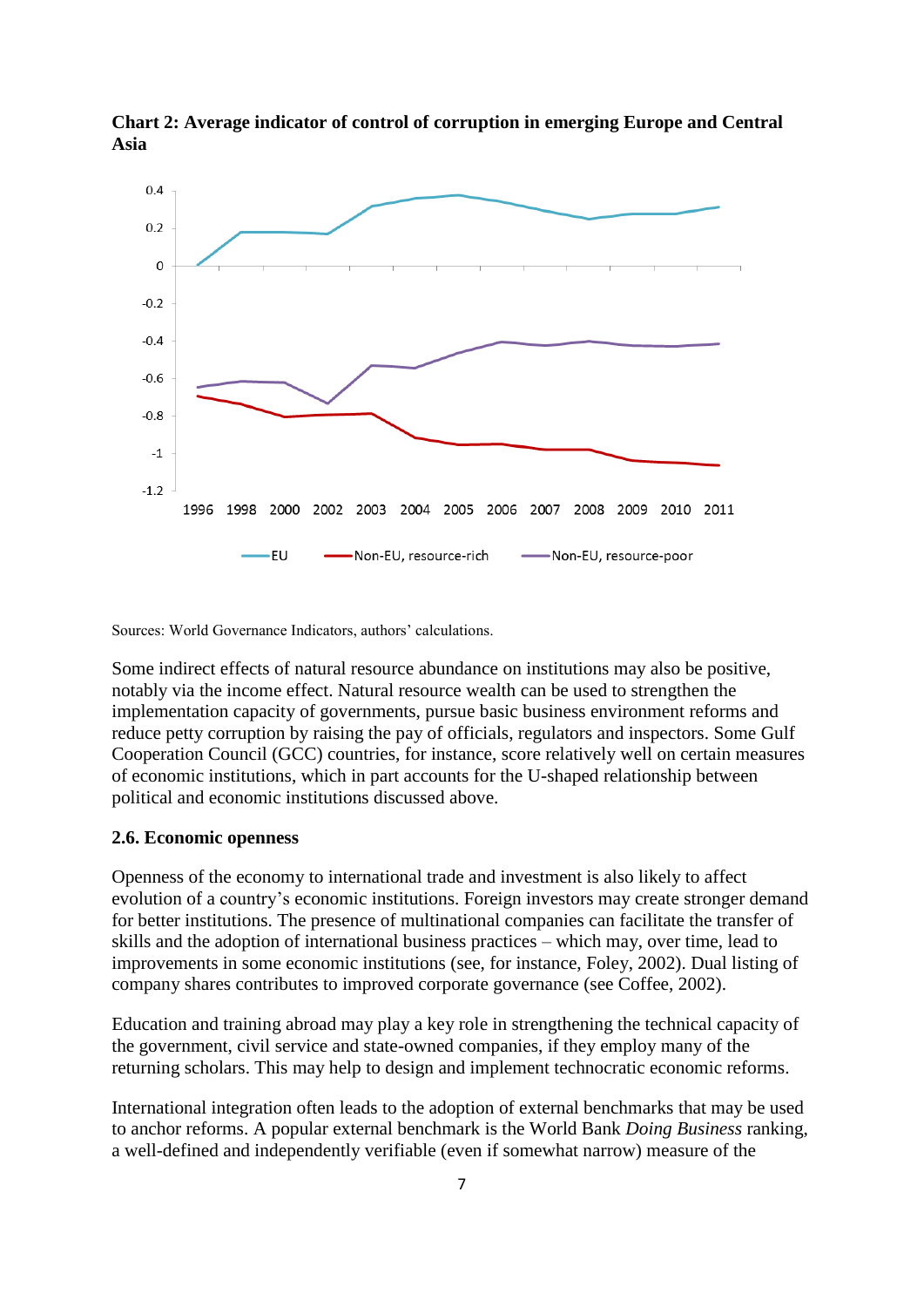quality of a country's business environment. A number of countries (for instance, Belarus, Georgia and Russia) adopted formal *Doing Business* ranking targets; Russia recently developed roadmaps for improving each of the 11 dimensions of business environment featured in *Doing Business*, such as access to electricity or trading across borders.

Importantly, international rankings such as the *Doing Business* report incorporate elements of yardstick competition – a comparison of economic policies and achievements in a given country with those of its neighbours or of countries with similar histories or endowments. Such yardstick competition is known to play a role in shaping economic policies (see, for instance, Besley and Case, 1995, for evidence from the United States). External benchmarks go beyond international league tables. They may take the form of membership of international organisations – the World Trade Organization or the Organisation for Economic Cooperation and Development (OECD), for example. Accession often requires countries to make important adjustments to various laws and regulations, for instance in intellectual property rights protection or service sector liberalisation, and this may significantly affect a country's economic institutions and firm productivity (see Shepotylo and Vakhitov, 2012, for evidence on the impact of Ukraine's WTO accession).

Accession to regional economic blocs with strong economic institutions may provide the strongest external anchor for improving institutions. For example, the prospects of EU accession played a crucial role in supporting improvement in institutions in countries in central and south-eastern Europe (see, for instance, Schweinker et al., 2011).

More broadly, there is evidence that the quality of economic institutions tends to converge within regional economic blocs with deeper integration, whereby countries with weaker economic institutions catch up with countries with stronger institutions, in particular in areas such as regulatory quality, albeit slowly (see EBRD, 2012 b).

The next sections examine the measurement of various factors discussed above and present empirical results for the determinants of economic institutions.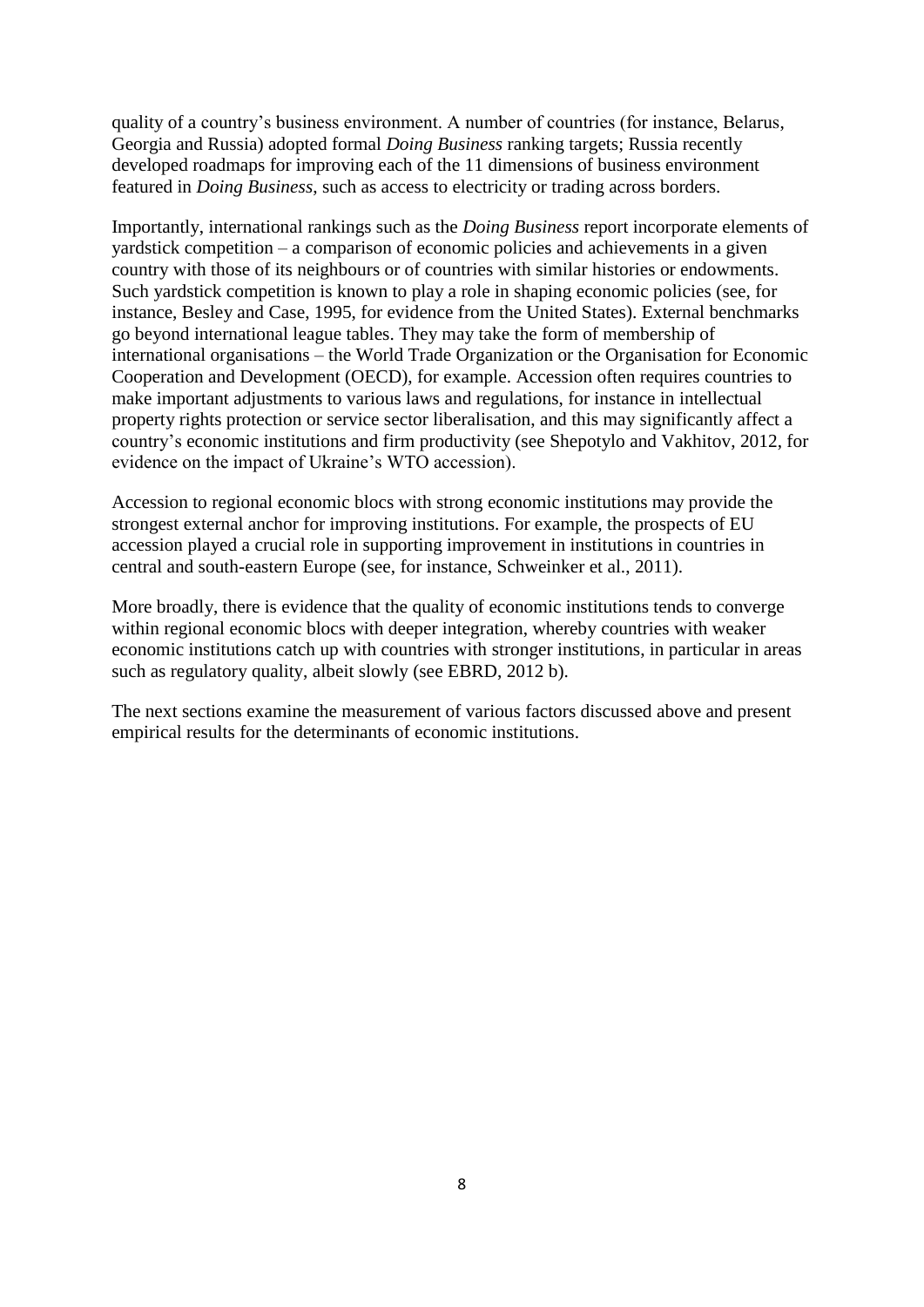# **3. Data**

#### **3.1. Measuring economic institutions**

The World Governance Indicators that measure economic institutions are complemented by the data from the World Bank *Doing Business* surveys. Compared with the WGI, *Doing Business* measures give a greater weight to various rules and regulations that shape the business environment in which a representative firm operates. It incorporates narrow but more easily quantifiable measures of obstacles to doing business, such as the number of days needed to obtain approval for a start-up or the cost of opening a bank account.

The survey assesses each economy along 11 dimensions such as starting a business or getting access to electricity. An economy's performance is summed up by the *Doing Business* "distance to the frontier". This indicator, available annually starting from 2006, is computed based on the differences between the awarded scores and those of the best performer in each category. For example, the Hong Kong Special Administrative Region represents the frontier for dealing with construction permits while New Zealand represents the frontier when it comes to starting a business. For each country, the distances to the best performers in each category are aggregated to form a composite measure of the distance to best practices. This measure is rescaled from 0 to 100, with higher scores corresponding to a better business environment (see World Bank, 2013, for details).

Chart 3 plots the *Doing Business* distance to frontier against the average of the four WGIs. While the two measures of economic institutions are strongly positively correlated across countries, there are substantial differences between the two measures in a number of countries. For instance, Georgia is placed in the top 10 countries according to the *Doing Business* ranking but its average World Governance Indicator is middle-of-the-range. In contrast, Botswana has a higher average World Governance Indicator, reflecting strong perceived underlying economic institutions, yet it scores poorly in terms of ease of doing business for a representative firm.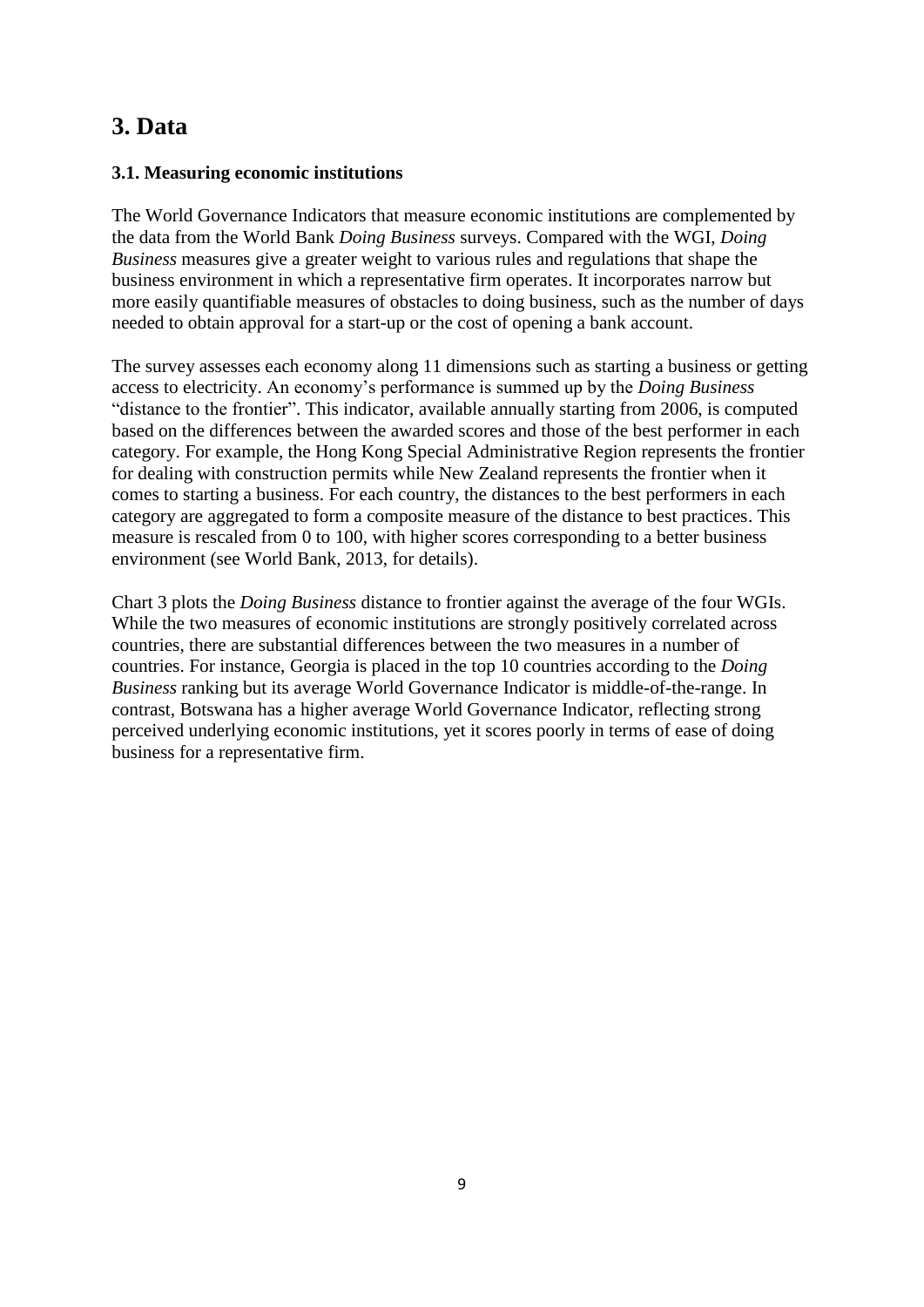

**Chart 3: World Governance Indicators and distance to the** *Doing Business* **frontier**

Sources: World Governance Indicators, *Doing Business* reports and authors' calculations.

These differences reflect the fact that the distance to the frontier can, to some extent, be reduced by rolling back and simplifying business regulations, although this may not improve other aspects of economic institutions (such as the rule of law). Conversely, certain countries with generally developed economic institutions may have a long tradition of complex bureaucratic procedures. Empirical analysis below may shed some further light on drivers of these differences.

#### **3.2. Other variables**

Resource dependence is measured by the share of commodity rents in total value added (estimated by the World Bank) or by the share of commodities in total merchandise exports.

Economic openness is measured both in terms of openness to trade and financial openness. Openness to trade is captured by the trade intensity index, which compares a country's share of world trade with its share of world output. More precisely, the index is a residual in a regression of the volume of trade on a country's GDP and a number of other characteristics that are commonly used to explain trade flows (see Pritchett, 1996). Higher values of the index correspond to a higher degree of trade openness.

Financial openness is proxied by the Chinn-Ito index of capital account openness that takes into account various forms of capital controls and currency convertibility restrictions (see Chinn and Ito, 2006). Higher values of the index correspond to greater financial openness.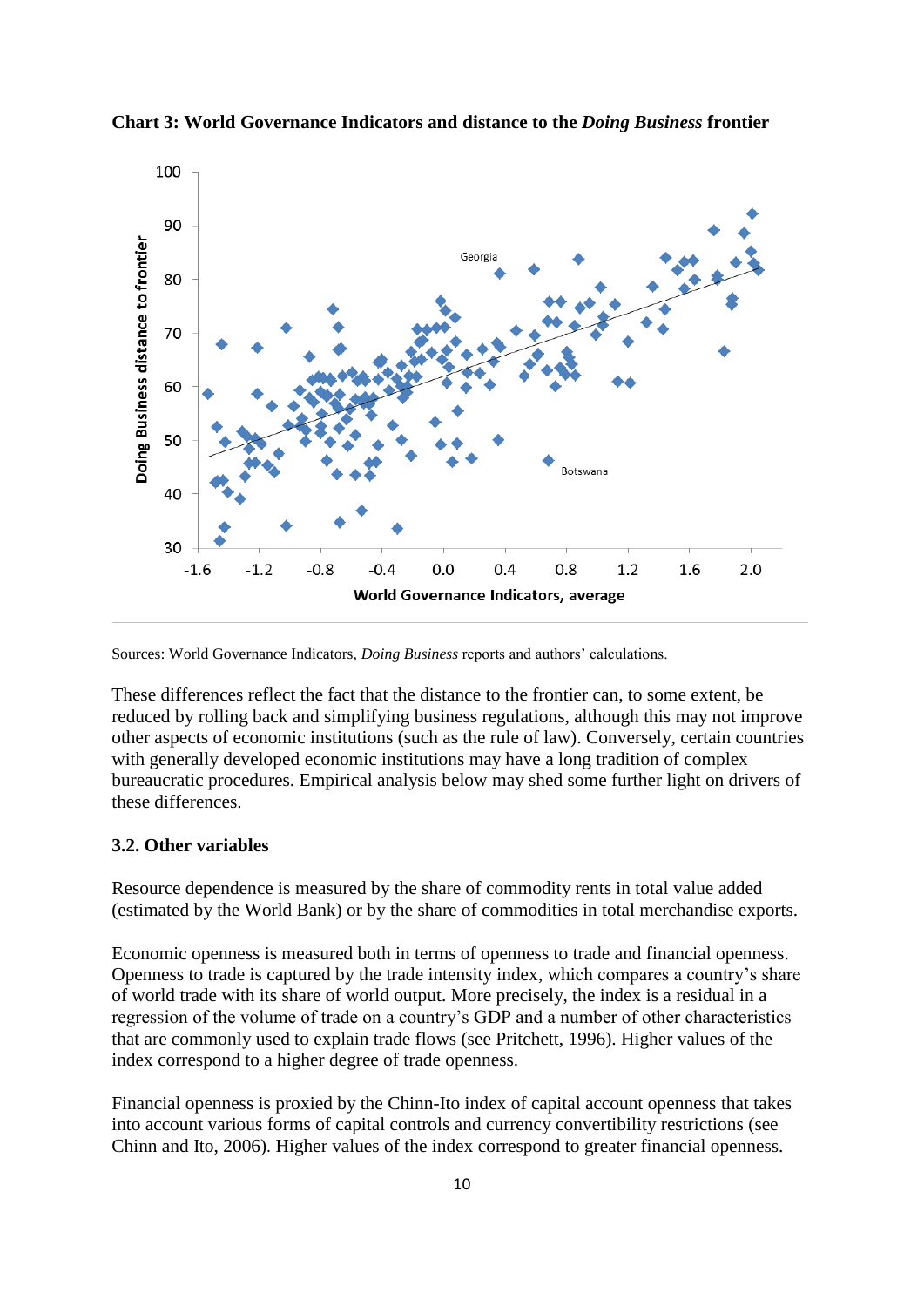The history of self-governance is summarised by a state antiquity index constructed by discounting the presence of a governing body representing independent statehood over the past 2,000 years by 50 per cent every half-century (Chanda and Putterman, 2007). Higher values of the index are ascribed to states that have existed longer.

Regressions also include regional dummy variables (where the EBRD region refers to emerging Europe, Central Asia as well as Jordan, Egypt, Tunisia and Morocco).

The dataset covers more than 130 countries (listed in Annex 1). Coverage is dictated by the availability of measures of institutions and other variables. Table 1 presents descriptive statistics for selected variables. Cross-country regressions are estimated by OLS using the 2011 cross-section of data, to focus on cross-country variation in variables such as economic or political institutions, characteristics of geography, history or society. These variables are either constant over time or have limited meaningful time variation, hence the focus on crosssectional dimension.

This inevitably limits the interpretation of the results due to potential issues related to omitted variables and reverse causality.

| Variable                        | Mean  | Standard<br>deviation | Median  | Min     | Max   |
|---------------------------------|-------|-----------------------|---------|---------|-------|
| Distance to frontier            | 61.4  | 12.6                  | 60.6    | 35.1    | 91.7  |
| World governance indicator av.  | 0.03  | 0.95                  | $-0.17$ | -1.58   | 2.11  |
| Polity score                    | 4.3   | 6.1                   | 7.0     | $-10.0$ | 10.0  |
| Income per capita, log          | 8.9   | 1.3                   | 9.0     | 6.2     | 11.7  |
| Ethnic fractionalisation        | 0.44  | 0.25                  | 0.46    | 0.00    | 0.93  |
| Distance from the equator       | 26.8  | 17.2                  | 25.1    | 0.2     | 64.2  |
| Landlocked                      | 0.22  | 0.42                  | 0.00    | 0.00    | 1.00  |
| Terrain ruggedness index        | 1.3   | 1.2                   | 0.0     | 6.7     | 0.9   |
| Share of commodities in exports | 31.4  | 30.2                  | 18.5    | 0.0     | 98.9  |
| Natural resource rents,% GDP    | 10.2  | 15.6                  | 3.4     | 0.0     | 78.5  |
| Trade intensity index           | 0.04  | 0.59                  | 0.02    | $-1.17$ | 3.30  |
| State antiquity index           | 403.8 | 216.1                 | 402.3   | 25.0    | 860.9 |
| Financial openness index        | 0.43  | 1.62                  | 0.06    | -1.86   | 2.43  |

#### **Table 1: Descriptive statistics**

Source: Authors' calculations.

Notes: Descriptive statistics refer to the year 2011.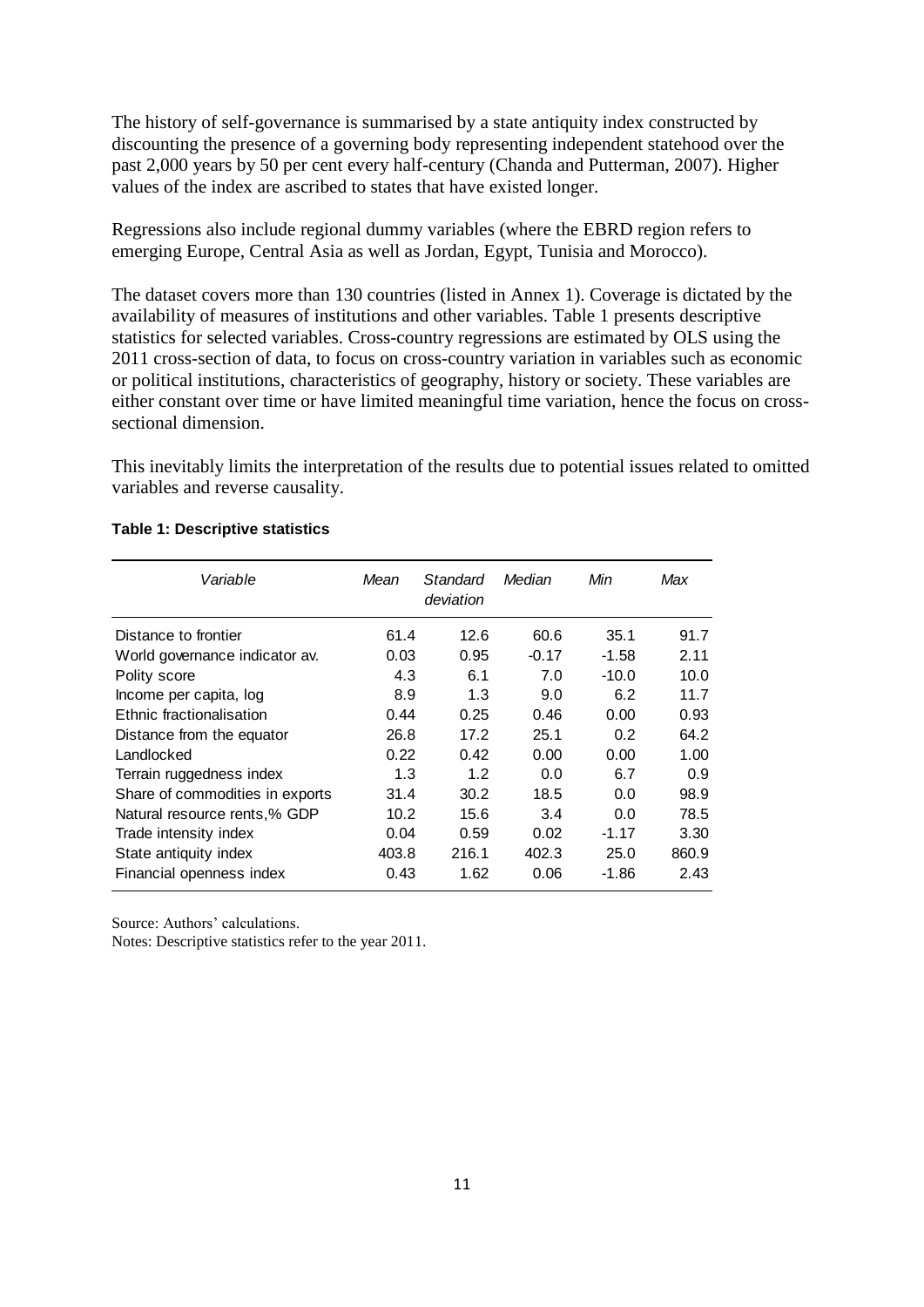# **4. Results**

#### **4.1. Base specifications**

Results of baseline cross-country regressions for World Governance Indicators on a number of variables that are expected to influence the quality of economic institutions are presented in Table 2. Income per capita is included in some specifications but is excluded from others. On the one hand, income per capita may be influenced by the quality of economic institutions (countries with better institutions tend to be more productive and hence richer). On the other hand, inclusion of income per capita somewhat alleviates the problem of reverse causality from economic institutions to political institutions, as the main channel through which such reverse causality would work is the wealth channel (as economies become richer, demand for democracy increases, see, for instance, Lipset, 1959).<sup>2</sup>

<sup>&</sup>lt;sup>2</sup> Income per capita and democratic institutions can be instrumented with their lagged variables. Such instruments are weak due to high correlation between contemporaneous and lagged values. The results remain broadly unchanged and are available upon request.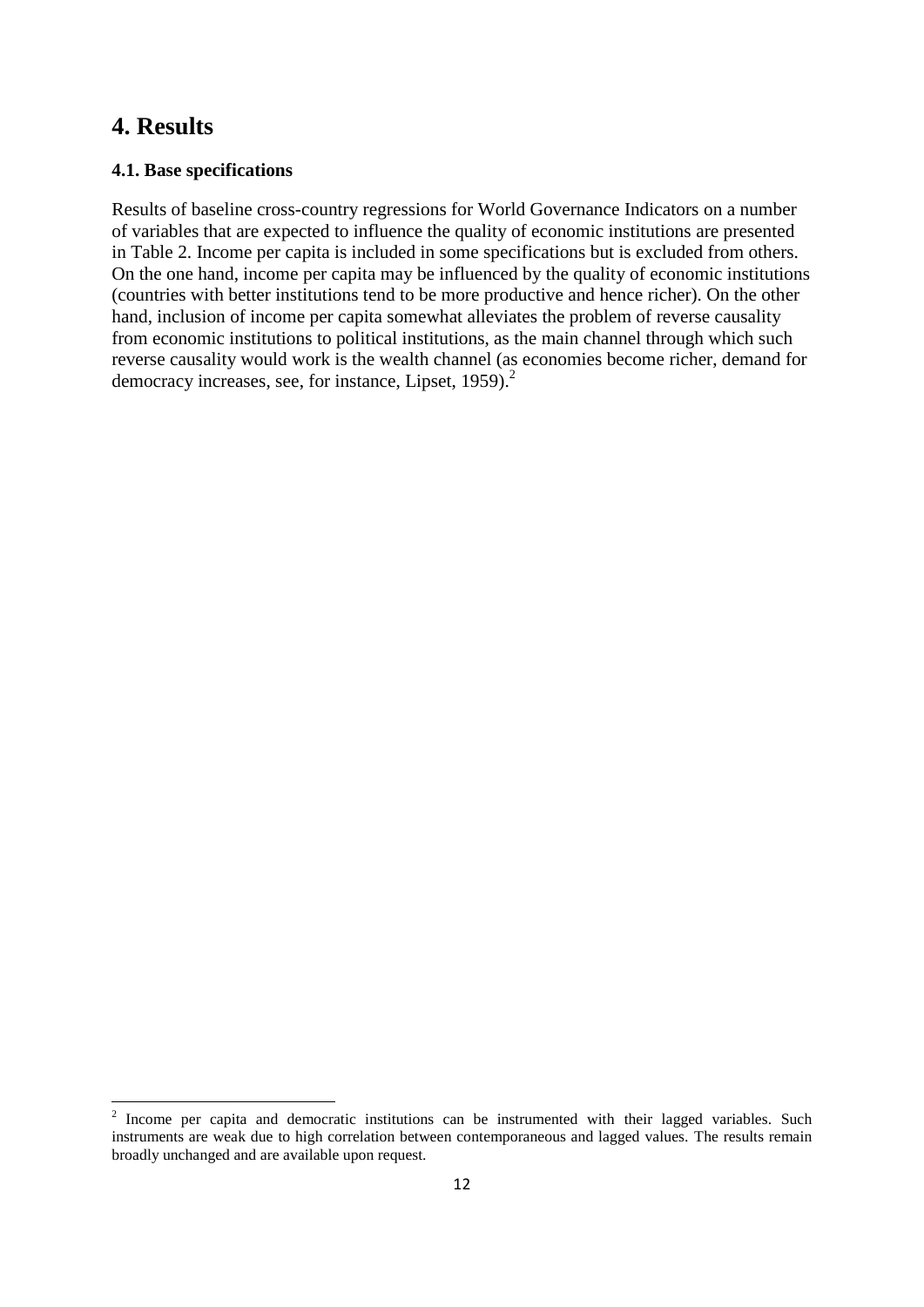## **Table 2: Determinants of the average of World Bank Governance Indicators**

| Dependent variable                 | Average World Bank Governance Indicator |            |            |            |            |
|------------------------------------|-----------------------------------------|------------|------------|------------|------------|
|                                    | (1)                                     | (2)        | (3)        | (4)        | (5)        |
| Polity score                       | $0.062***$                              | $0.033***$ | $0.029***$ | $0.031**$  | 0.020      |
|                                    | (0.008)                                 | (0.010)    | (0.008)    | (0.014)    | (0.013)    |
| Share of commodities in exports    |                                         | $-0.002$   | $-0.004**$ | $-0.002$   | $-0.004**$ |
|                                    |                                         | (0.002)    | (0.002)    | (0.002)    | (0.002)    |
| Share of commodities *             |                                         |            |            | 0.001      | $-0.004$   |
| Low polity                         |                                         |            |            | (0.004)    | (0.004)    |
| Trade intensity                    |                                         | 0.19       | $0.20***$  | 0.20       | $0.20***$  |
|                                    |                                         | (0.12)     | (0.07)     | (0.13)     | (0.08)     |
| Trade intensity *                  |                                         |            |            | $-0.75$    | $-0.29$    |
| Low polity                         |                                         |            |            | (0.48)     | (0.30)     |
| Financial openness                 |                                         | $0.20***$  | $0.12***$  | $0.20***$  | $0.11***$  |
|                                    |                                         | (0.04)     | (0.03)     | (0.04)     | (0.03)     |
| <b>Financial openness</b> *        |                                         |            |            | 0.31       | $0.52**$   |
| Low polity                         |                                         |            |            | (0.28)     | (0.24)     |
| Ethnic fractionalisation           | $-0.66**$                               | $-0.35$    | $-0.10$    | $-0.36$    | $-0.14$    |
|                                    | (0.30)                                  | (0.26)     | (0.20)     | (0.27)     | (0.21)     |
| Ethnic fractionalisation *         |                                         |            |            | 0.44       | 1.16       |
| Low polity                         |                                         |            |            | (0.87)     | (0.74)     |
| Distance to equator                | 0.014                                   | $0.017***$ | 0.009      | $0.018***$ | $0.012*$   |
|                                    | (0.008)                                 | (0.006)    | (0.006)    | (0.007)    | (0.006)    |
| Landlocked                         | $-0.14$                                 | $-0.22**$  | $-0.09$    | $-0.25**$  | $-0.08$    |
|                                    | (0.11)                                  | (0.10)     | (0.10)     | (0.11)     | (0.12)     |
| Ruggedness                         | $-0.04$                                 | $-0.01$    | 0.01       | $-0.01$    | 0.01       |
|                                    | (0.05)                                  | (0.04)     | (0.04)     | (0.04)     | (0.04)     |
| State antiquity index              | $0.003*$                                | $0.004**$  | $0.004**$  | $0.004**$  | $0.004*$   |
| (absolute, 50%)                    | (0.002)                                 | (0.002)    | (0.002)    | (0.002)    | (0.002)    |
| Income per capita, log             |                                         |            | $0.37***$  |            | $0.38***$  |
|                                    |                                         |            | (0.06)     |            | (0.07)     |
| <b>EBRD countries of operation</b> | $-0.74**$                               | $-0.59*$   | $-0.35$    | $-0.63**$  | $-0.43$    |
|                                    | (0.34)                                  | (0.30)     | (0.26)     | (0.31)     | (0.26)     |
| <b>Western Europe</b>              | 0.13                                    | $-0.03$    | $-0.02$    | $-0.07$    | $-0.08$    |
|                                    | (0.37)                                  | (0.32)     | (0.27)     | (0.33)     | (0.28)     |
| Sub-Saharan Africa                 | $-0.44$                                 | $-0.04$    | 0.42       | $-0.02$    | 0.40       |
|                                    | (0.31)                                  | (0.28)     | (0.26)     | (0.29)     | (0.25)     |
| Asia                               | $-0.37$                                 | $-0.17$    | $-0.02$    | $-0.14$    | $-0.03$    |
|                                    | (0.35)                                  | (0.33)     | (0.27)     | (0.34)     | (0.27)     |
| Pacific                            | 0.59                                    | $0.74*$    | $0.75***$  | $0.73*$    | $0.66*$    |
|                                    | (0.43)                                  | (0.41)     | (0.35)     | (0.41)     | (0.38)     |
| Middle East/North Africa           | $-0.34$                                 | $-0.02$    | 0.09       | 0.02       | 0.21       |
|                                    | (0.42)                                  | (0.28)     | (0.24)     | (0.27)     | (0.39)     |
| Latin America                      | $-0.74**$                               | $-0.57*$   | $-0.38$    | $-0.57*$   | $-0.38$    |
|                                    | (0.33)                                  | (0.30)     | (0.27)     | (0.30)     | (0.27)     |
| Constant                           | $-0.24$                                 | $-0.60$    | $-3.91***$ | $-0.64$    | $-3.96***$ |
|                                    | (0.48)                                  | (0.41)     | (0.58)     | (0.42)     | (0.59)     |
| Number of observations             | 131                                     | 121        | 121        | 121        | 121        |
| R-squared                          | 0.70                                    | 0.77       | 0.83       | 0.77       | 0.84       |
|                                    |                                         |            |            |            |            |

Source: Authors' calculations.

Note: Robust standard errors in parentheses. Values significant at the 10 per cent level are marked with \*; at the 5 per cent level, with \*\*; at the 1 per cent level, with \*\*\*.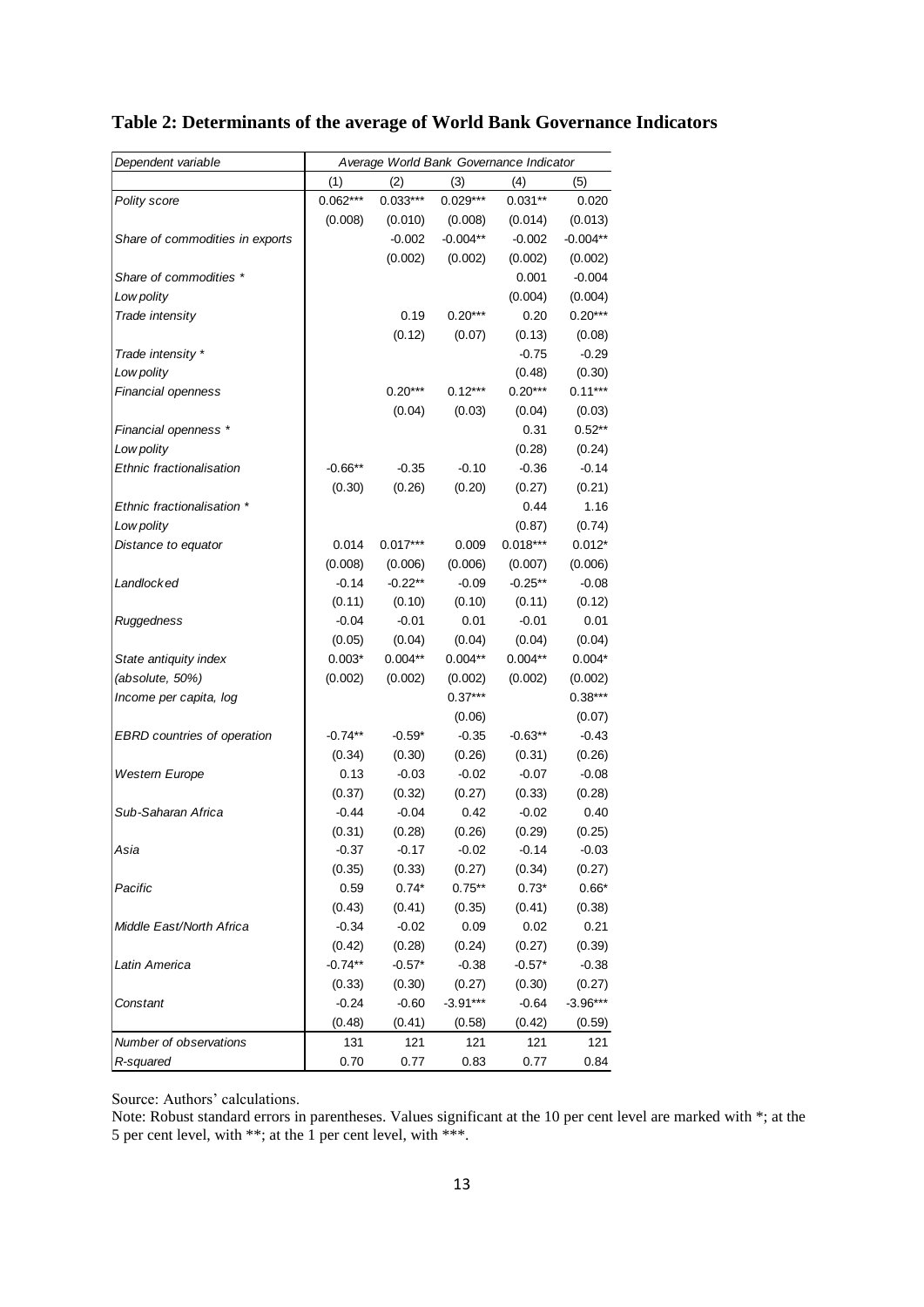The results confirm that democracy is associated with better economic institutions, and that the effect is generally statistically and economically significant, even when controlling for per capita income. A one standard deviation improvement on the Polity scale is associated with around a 1.8 standard deviation improvement in the average World Governance Indicator, controlling for other factors such as per capita income.

When the distance to the frontier is used as the dependent variable in similar specifications (reported in Table 3), democratic institutions loses its statistical significance, perhaps reflecting the fact that the frontier index captures a narrower aspect of economic institutions, which is less closely related to democracy than broad WGI measures such as government effectiveness or the rule of law. While less democratic regimes may be successful in streamlining rules and regulations governing firms' operations they appear to be much less successful in controlling corruption and ensuring rule of law.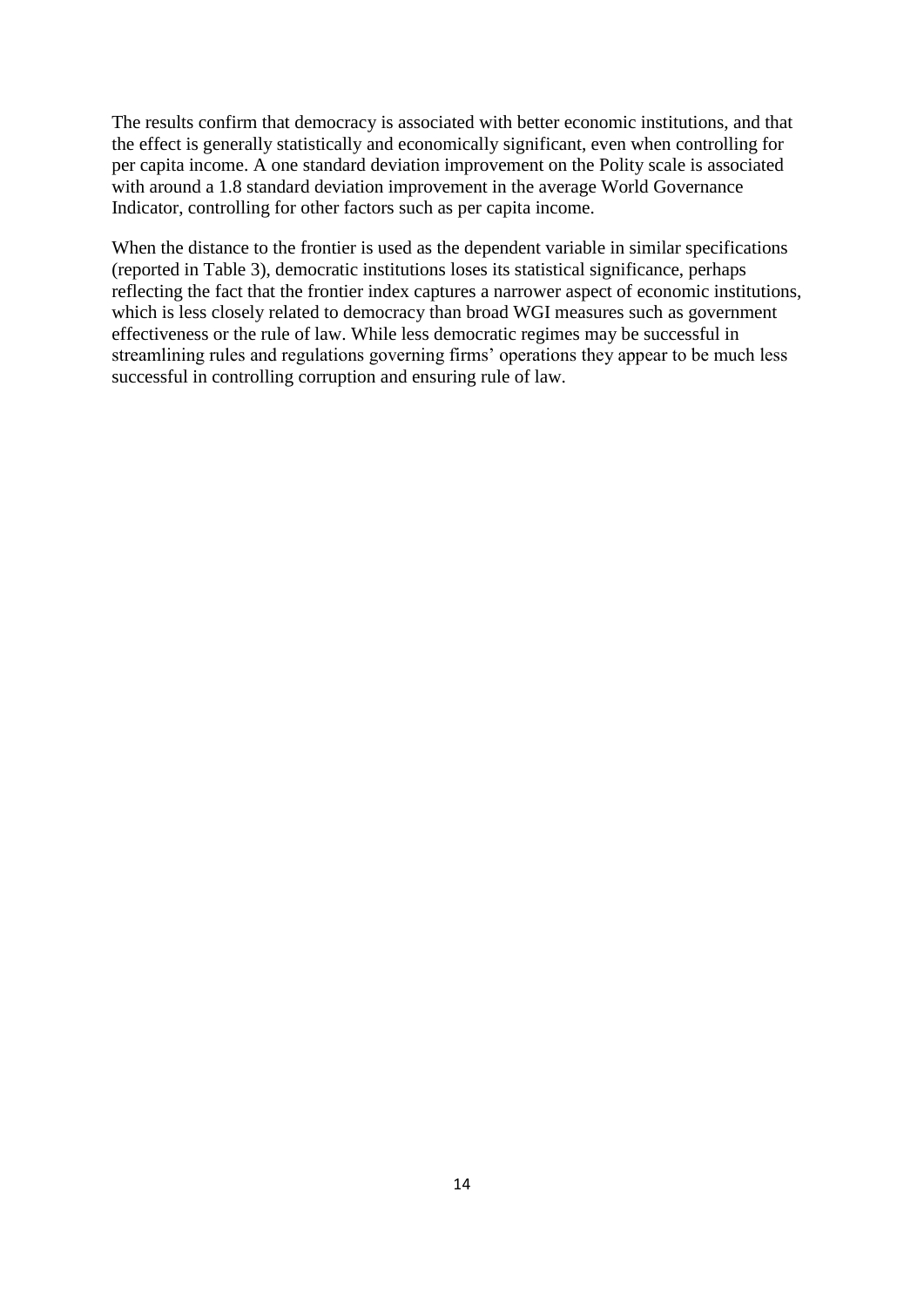## **Table 3: Determinants of the distance to the** *Doing Business* **frontier**

| Dependent variable                 | Distance to the Doing Business Frontier |            |            |            |            |
|------------------------------------|-----------------------------------------|------------|------------|------------|------------|
|                                    | (1)                                     | (2)        | (3)        | (4)        | (5)        |
| Polity score                       | $0.46***$                               | 0.03       | 0.03       | 0.24       | 0.15       |
|                                    | (0.14)                                  | (0.17)     | (0.12)     | (0.20)     | (0.16)     |
| Share of commodities in exports    |                                         | $-0.03$    | $-0.06***$ | $-0.06**$  | $-0.08***$ |
|                                    |                                         | (0.02)     | (0.002)    | (0.02)     | (0.02)     |
| Share of commodities *             |                                         |            |            | $0.20***$  | $0.16***$  |
| Low polity                         |                                         |            |            | (0.07)     | (0.06)     |
| Trade intensity                    |                                         | 2.1        | $2.4**$    | 2.3        | $2.3**$    |
|                                    |                                         | (1.5)      | (1.1)      | (1.7)      | (1.1)      |
| Trade intensity *                  |                                         |            |            | $-10.7$    | $-1.3$     |
| Low polity                         |                                         |            |            | (6.6)      | (4.7)      |
| Financial openness                 |                                         | $3.0***$   | $1.6***$   | $2.8***$   | $1.6***$   |
|                                    |                                         | (0.6)      | (0.6)      | (0.7)      | (0.6)      |
| Financial openness *               |                                         |            |            | 0.3        | $-0.1$     |
| Low polity                         |                                         |            |            | (1.2)      | (1.2)      |
| Ethnic fractionalisation           | $-6.2$                                  | 0.0        | 1.1        | $-0.3$     | 1.4        |
|                                    | (4.0)                                   | (3.7)      | (3.2)      | (3.9)      | (3.3)      |
| Ethnic fractionalisation *         |                                         |            |            | $-11.4$    | $-11.5$    |
| Low polity                         |                                         |            |            | (11.8)     | (8.9)      |
| Distance to equator                | $0.18*$                                 | $0.22***$  | 0.09       | $0.20**$   | 0.09       |
|                                    | (0.11)                                  | (0.09)     | (0.08)     | (0.10)     | (0.09)     |
| Landlocked                         | $-2.9*$                                 | $-3.5**$   | $-1.7$     | $-4.7***$  | $-2.5$     |
|                                    | (1.7)                                   | (1.7)      | (1.6)      | (1.7)      | (1.8)      |
| Ruggedness                         | $-0.35$                                 | 0.11       | 0.38       | 0.39       | 0.51       |
|                                    | (0.70)                                  | (0.60)     | (0.57)     | (0.62)     | (0.58)     |
| Income per capita, log             |                                         |            | $5.6***$   |            | $5.2***$   |
|                                    |                                         |            | (1.0)      |            | (1.1)      |
| <b>EBRD</b> countries of operation | $-9.2**$                                | $-6.8*$    | $-3.4$     | $-7.2*$    | $-4.0$     |
|                                    | (4.3)                                   | (3.9)      | (3.5)      | (3.8)      | (3.5)      |
| <b>Western Europe</b>              | $-3.3$                                  | $-4.5$     | $-4.8$     | $-4.7$     | $-5.0$     |
|                                    | (4.5)                                   | (3.9)      | (3.6)      | (3.9)      | (3.6)      |
| Sub-Saharan Africa                 | $-14.6***$                              | $-7.6*$    | $-0.9$     | $-6.7*$    | $-0.7$     |
|                                    | (4.3)                                   | (4.0)      | (3.7)      | (3.9)      | (3.7)      |
| Asia                               | $-5.9$                                  | $-1.9$     | $-0.3$     | $-1.7$     | $-0.5$     |
|                                    | (4.8)                                   | (4.3)      | (3.6)      | (4.6)      | (3.8)      |
| Pacific                            | 5.4                                     | $7.7*$     | $7.4***$   | $8.2**$    | $7.7***$   |
|                                    | (5.1)                                   | (4.2)      | (3.7)      | (3.9)      | (3.5)      |
| Middle East/North Africa           | $-5.7$                                  | $-7.2$     | $-7.2*$    | $-13.3***$ | $-10.3***$ |
|                                    | (5.6)                                   | (4.8)      | (3.9)      | (4.7)      | (3.6)      |
| Latin America                      | $-13.5***$                              | $-10.1***$ | $-8.1***$  | $-10.2**$  | $-8.2**$   |
|                                    | (4.4)                                   | (3.9)      | (3.8)      | (3.9)      | (3.8)      |
| Constant                           | 67.5***                                 | 62.3***    | 14.3       | 62.1***    | $17.3*$    |
|                                    | (6.0)                                   | (5.4)      | (9.2)      | (5.4)      | (9.8)      |
| Number of observations             | 146                                     | 131        | 131        | 131        | 131        |
| R-squared                          | 0.55                                    | 0.63       | 0.72       | 0.66       | 0.73       |
|                                    |                                         |            |            |            |            |

Source: Authors' calculations.

Note: Robust standard errors in parentheses. Values significant at the 10 per cent level are marked with \*; at the 5 per cent level, with \*\*; at the 1 per cent level, with \*\*\*.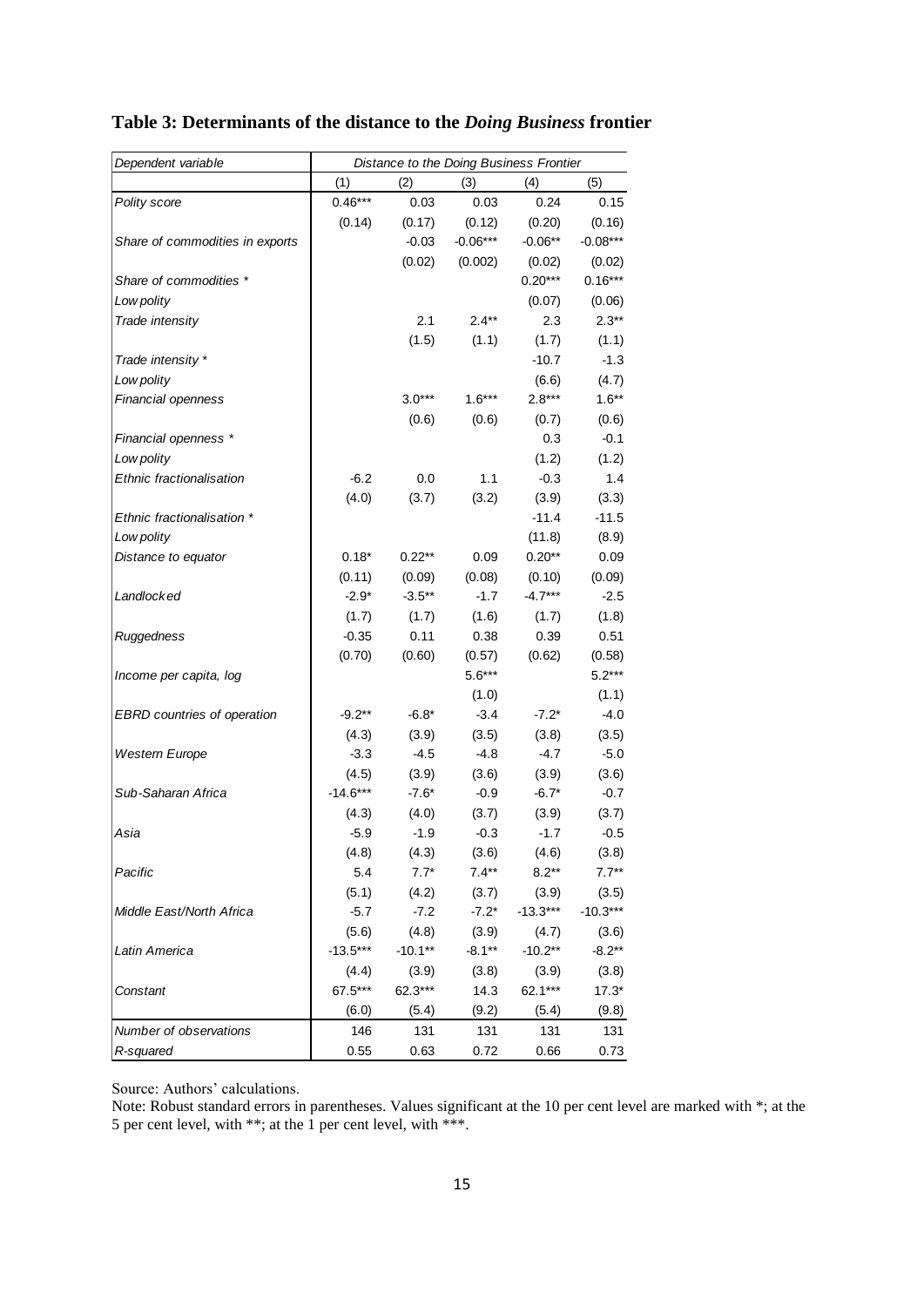Both trade openness and financial openness are associated with higher quality of economic institutions. A one standard deviation increase in the index of trade openness is associated with an improvement of around one-eighth of a standard deviation in the average of the four governance indicators. The effect of financial openness is larger: a one standard deviation change in the Chinn-Ito index is associated with an improvement equivalent to 30 per cent of a standard deviation in the quality of economic institutions.

In terms of history dependence, the state antiquity index appears to have a significant impact on the World Governance Indicators average. Landlocked countries and countries closer to the equator tend to have weaker economic institutions (the indicator of the ruggedness of terrain is not significant). The coefficient on ethno-linguistic fractionalisation is negative, as expected, but relatively small and not statistically significant in most specifications.

The results suggest that abundance of resources has a negative effect on economic institutions over and above its effect through weaker political institutions. This effect is statistically significant for both measures of economic institutions when per capita income is controlled for.

#### **4.2. Determinants of economic institutions in countries with low levels of democracy**

To investigate whether the determinants of economic institutions differ in more democratic and less democratic countries, the regression specification was augmented with a number of interaction terms between a dummy variable for low-polity countries (those with a score below  $-5$ , often referred to as autocracies) and several variables of interest.<sup>3</sup> The coefficient on the interaction terms shows the difference between the marginal effects of, say, natural resource abundance on economic institutions in more democratic countries and less democratic ones, while the sum of the coefficients on the interaction term and the variable itself reflects the magnitude of the marginal effect in countries with weaker democratic institutions.

The results presented in columns 4-5 of Table 2 and columns 4-5 of Table 3 suggest that in the case of governance indicators, the effect of financial openness and integration into the global financial system is particularly large in the case of countries with weaker political institutions (the difference between the marginal effects in subsamples of countries with weak political institutions and stronger ones is also large and statistically significant). In terms of magnitude, a one standard deviation increase in financial openness in a subsample of countries with weaker political institutions is associated with almost a one standard deviation increase in the quality of economic institutions.

The impact of natural resource abundance on deeper economic institutions remains negative in the subsample of less democratic countries, and if anything, the "institutional resource curse" effect is stronger in the countries, although the difference is not statistically significant. However, in low-polity countries an abundance of natural resources is positively and significantly associated with the distance to the frontier.<sup>4</sup> This suggests that natural resources may enable countries to improve the quality of rules and regulations and

<sup>&</sup>lt;sup>3</sup> If low-polity countries are defined as those with negative Polity scores the results remain broadly unchanged.

<sup>&</sup>lt;sup>4</sup> The total effect for these countries is the sum of the coefficient for the commodity share of exports and the interaction term between the commodity share of exports and a dummy variable for countries with low Polity scores (that is to say, scores below -5).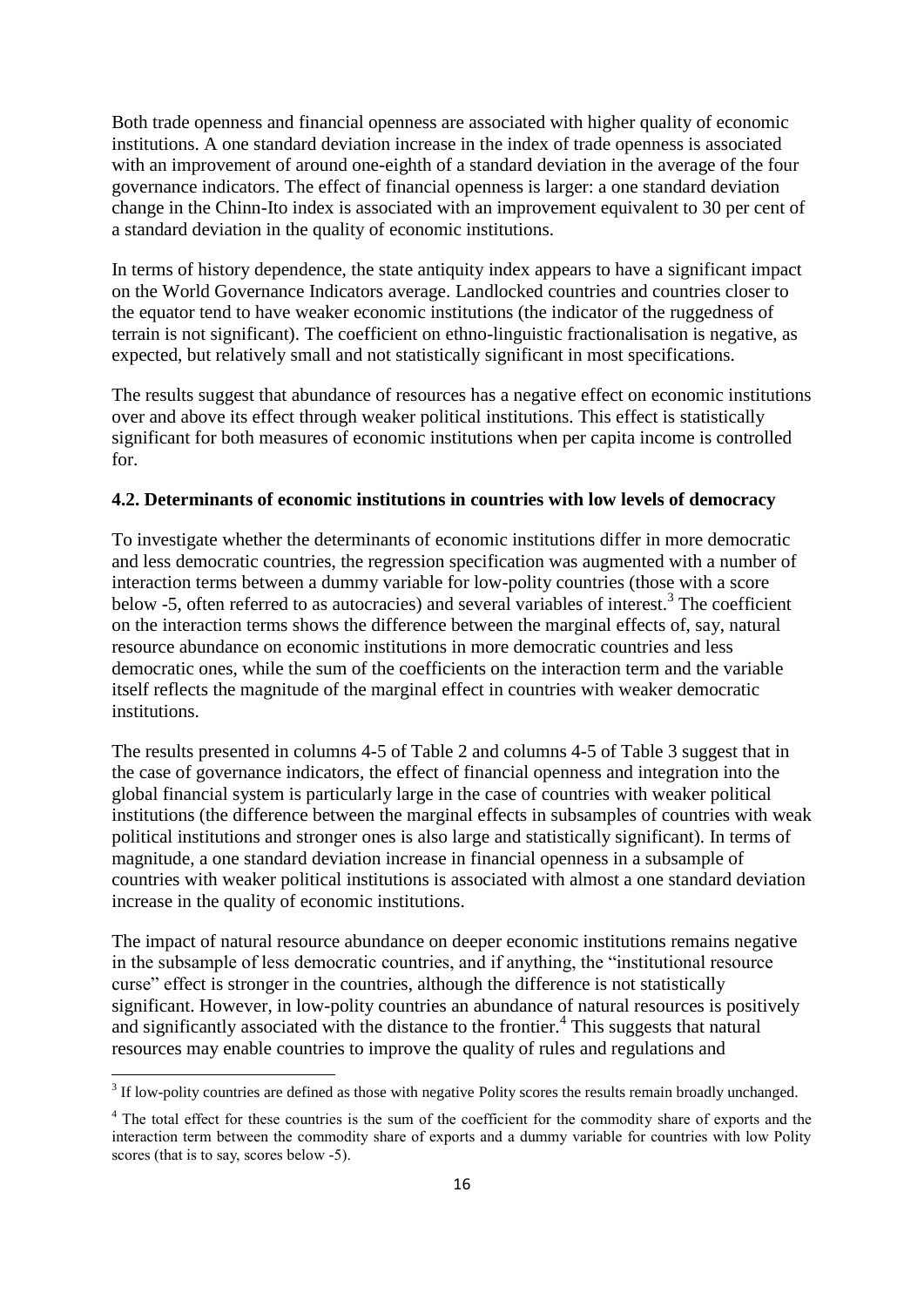government capacity to implement them as income grows, while deeper economic institutions such as rule of law and control of corruption tend to remain weaker in resource-rich countries.

There is some evidence that non-democratic regimes may be more successful in neutralising the negative impact of ethnic fractionalisation on economic institutions but these effects, if any, are not significant. Other factors that are hard to quantify may also help countries with weaker political institutions to advance structural reforms. For instance, in larger economies, a healthy degree of competition for investments between regions can help to advance economic reform at the regional level, regardless of the degree of democracy and voter accountability. Over time, change at the level of regions may help to improve economy-wide institutions (see EBRD, 2012a).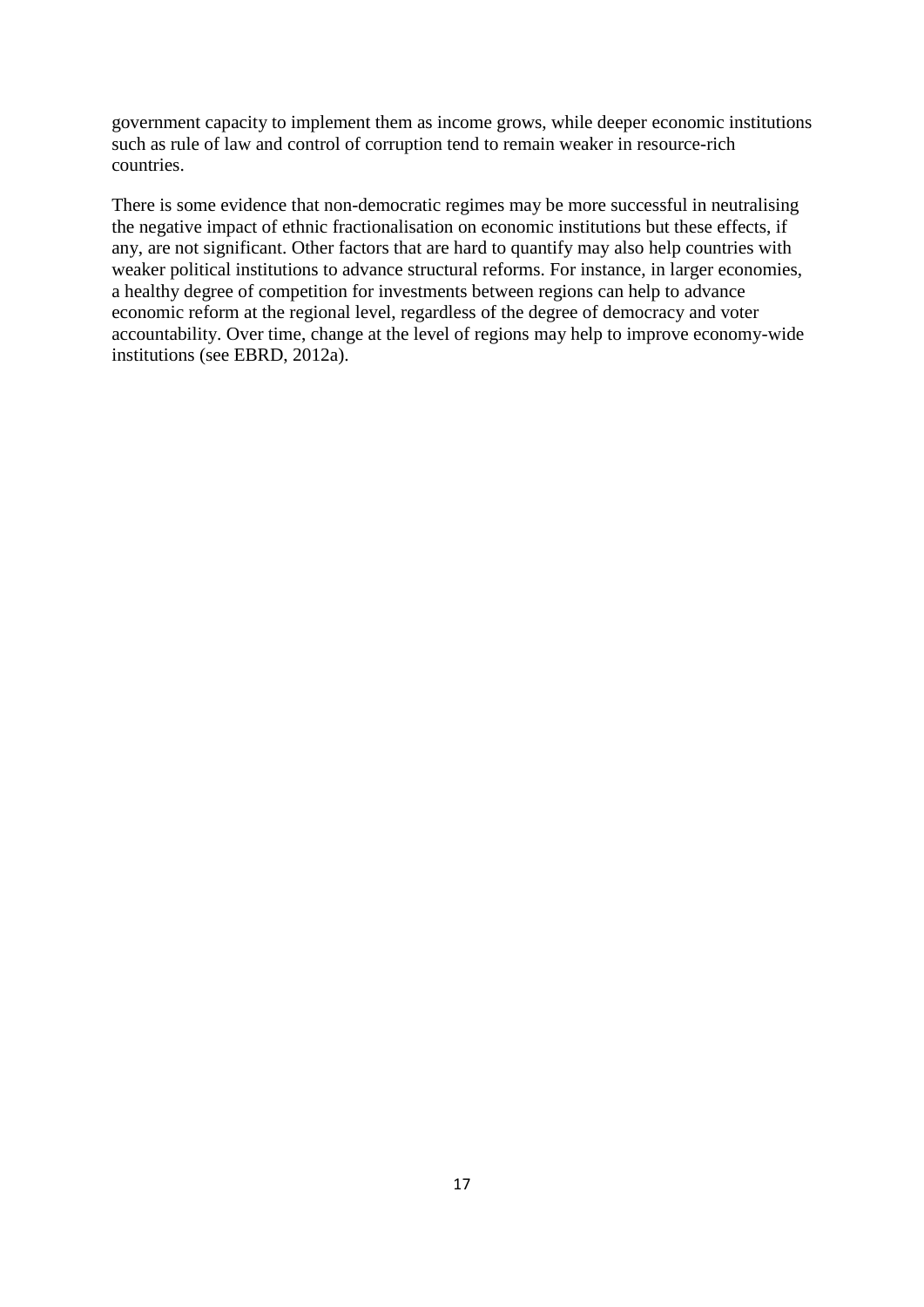# **5. Conclusion**

This paper looked at the determinants of the quality of economic institutions in a large crosscountry sample, with particular reference to factors that may help countries with weak political institutions manage to push economic reforms and improve their economic institutions, notwithstanding limited political freedom. Such improvements appear to be possible as the unconditional relationship between democratic and economic institutions appears to have a U shape, with a number of countries characterised by weak political institutions and moderate-quality economic ones. To further examine this question, the paper distinguished between deeper economic institutions such as control of corruption and narrower measures of business environment based largely on laws and regulations.

The analysis suggests that economic institutions tend to be better in countries that are more open to trade and financial flows and do not have significant natural resource endowments. While natural resources may enable countries to improve government effectiveness, regulatory quality and other measures of institutional capacity that tend to improve as income grows, deeper economic institutions such as rule of law and control of corruption tend to be weaker in resource-rich countries. History and geography also play an important role in shaping a country's economic institutions.

The analysis in the paper does not necessarily establish the causal relationships, as economic and political institutions and economic development continuously reinforce (or undermine) one another. Nonetheless, the findings suggest that countries with weak economic and political institutions may be able to use external anchors and greater economic openness to leverage some improvements in economic institutions. The analysis also indicates that clear and verifiable policy benchmarks (such as rankings of the quality of business environment) may help, in particular in circumstances where governments have resources at their disposal to finance the required reforms of public administration. However, such improvements appear to be limited to "less deep" economic institutions.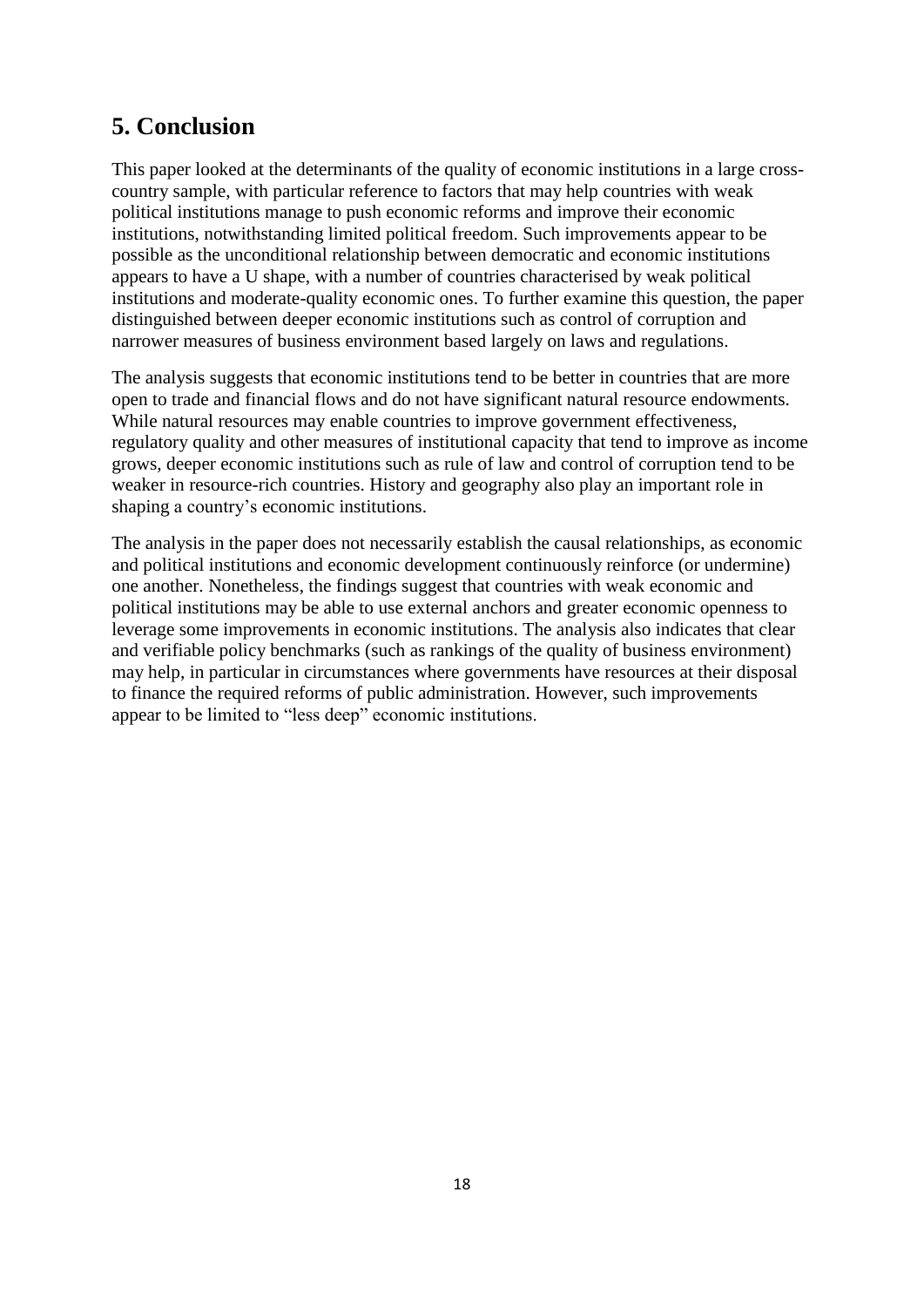# **Annex 1: List of countries**

Afghanistan, Albania, Antigua and Barbuda, Argentina, Armenia, Australia, Austria, Azerbaijan, Bahamas, Bahrain, Bangladesh, Barbados, Belarus, Belgium, Belize, Bermuda, Bhutan, Bolivia, Bonaire, Bosnia and Herzegovina, Botswana, Brazil, Brunei, Bulgaria, Cambodia, Canada, Cayman Islands, Chile, China, Colombia, Costa Rica, Croatia, Cuba, Cyprus, Czech Republic, Denmark, Dominica, Dominican Republic, Ecuador, Egypt, El Salvador, Estonia, Fiji, Finland, France, Georgia, Germany, Greece, Grenada, Guatemala, Guyana, Haiti, Honduras, Hong Kong, Hungary, Iceland, India, Indonesia, Iran, Iraq, Ireland, Israel, Italy, Jamaica, Japan, Jordan, Kazakhstan, Democratic People's Republic of Korea (North Korea), Republic of Korea (South Korea), Kuwait, Kyrgyz Republic, Latvia, Lebanon, Lithuania, Luxembourg, Macao, FYR Macedonia, Malaysia, Maldives, Malta, Mauritius, Mexico, Moldova, Monaco, Mongolia, Montenegro, Morocco, Myanmar, Nepal, Netherlands, New Zealand, Nicaragua, Norway, Oman, Pakistan, Panama, Papua New Guinea, Paraguay, Peru, Philippines, Poland, Portugal, Qatar, Romania, Russia, Saudi Arabia, Singapore, Sint Maarten, Slovak Republic, Slovenia, South Africa, Spain, Sri Lanka, Suriname, Sweden, Switzerland, Syrian Arab Republic, Tajikistan, Thailand, Trinidad and Tobago, Tunisia, Turkey, Turkmenistan, Ukraine, United Arab Emirates, United Kingdom, United States, Uruguay, Uzbekistan, Venezuela, Vietnam, Yemen, Yugoslavia.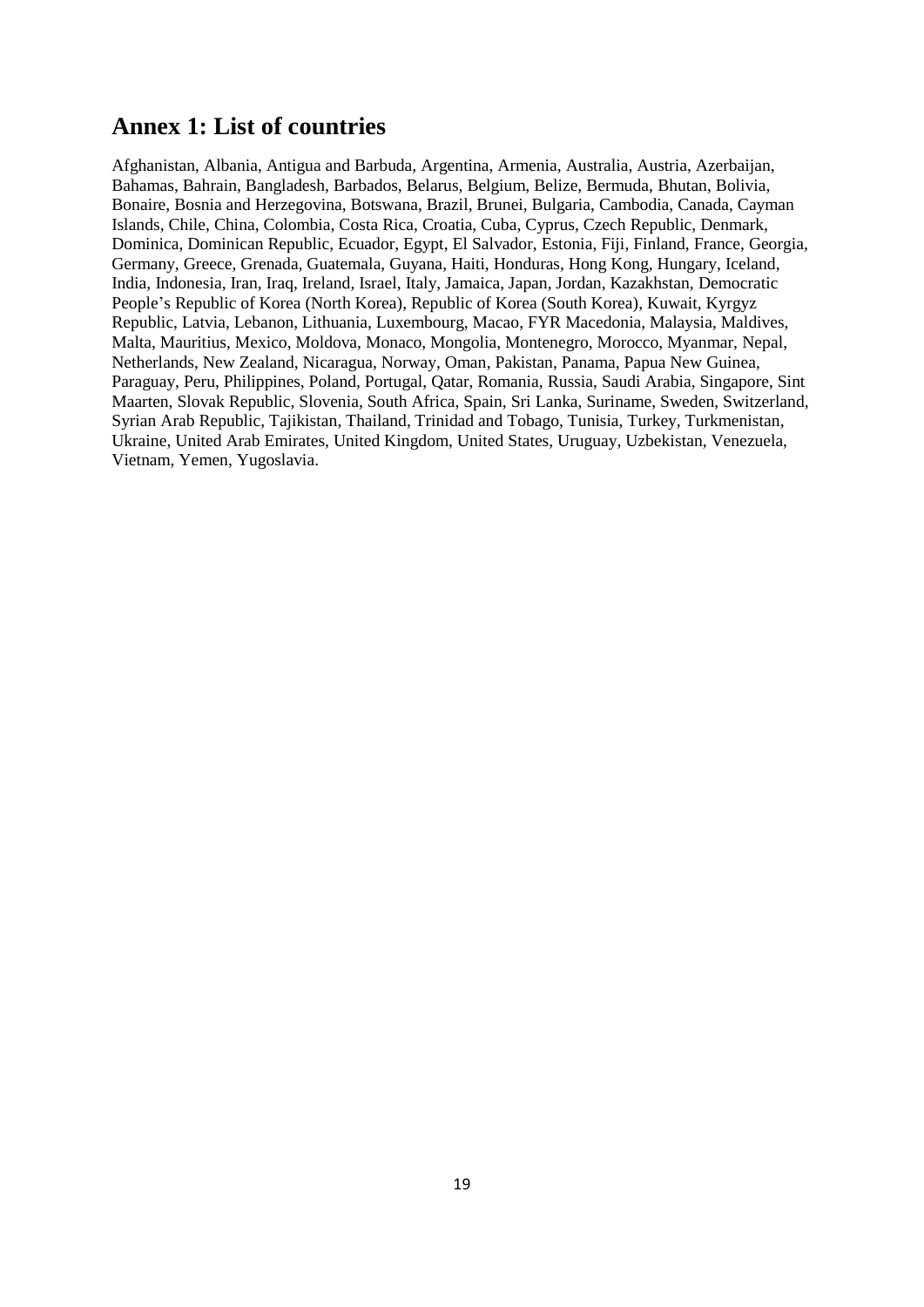## **References**

D. Acemoglu, S. Johnson and J. Robinson (2001), "The Colonial Origins of Comparative Development: An Empirical Investigation", *American Economic Review*, Vol. 91, No 5, pp. 1369–1401.

A. Alesina, R. Baqir and W. Easterly (1999) "Public goods and ethnic divisions", *Quarterly Journal of Economics*, Vol. 114, pp. 1243-1284.

S. Becker, K. Boeckh, C. Hainz and L. Woessmann (2011) "The empire is dead, long live the empire! Long-run persistence of trust and corruption in the bureaucracy", Competitive Advantage in the Global Economy Online Working Paper 40.

T. Besley and A. Case (1995), "Incumbent behavior: Vote-seeking, tax-setting, and yardstick competition", *American Economic Review*, Vol. 85, No. 1, pp. 25-45.

R. Blundell and S. Bond (1998) "Initial conditions and moment restrictions in dynamic panel data models", *Journal of Econometrics*, Vol. 87, No 1, pp. 115-143.

C. Boix (2003), *Democracy and Redistribution*, Cambridge University Press.

A. Adserà, C. Boix and M. Payne (2003), "Are You Being Served? Political Accountability and Governmental Performance", *Journal of Law, Economics and Organization*, Vol. 19, pp. 445-90.

J. Coffee (2002), "Racing towards the top? The impact of cross-listings and stock market competition on international corporate governance", *Columbia Law Review*, Vol. 102, pp. 1757-1831.

A. Chanda and L. Putterman (2007), "Early starts, reversals and catch-up in the process of economic development", *Scandinavian Journal of Economics*, Vol. 109, No. 2, pp. 387-413.

M. Chinn and H. Ito (2006), "What matters for financial development? Capital controls, institutions, and interactions", *Journal of Development Economics*, Vol. 81, No. 1, pp. 163- 192.

EBRD (2012a), *Diversifying Russia. Harnessing Regional Diversity*, London: EBRD

EBRD (2012b), *Transition Report 2012: Integration across Borders,* Chapter 4, London.

C. Foley (2002), "The Effects of Having an American Parent: An Analysis of the Growth of U.S. Multinational Affiliates," Harvard Business School working paper.

I. Grosfeld and E. Zhuravskaya (2013), "Persistent effects of empires: evidence from the partitions of Poland", CEPR Discussion Paper 9371.

P. Grosjean (2011a), "Long term institutional persistence: Ottoman rule and financial development in the regions of Europe", *Journal of Comparative Economics*, Vol. 39, pp. 1- 16.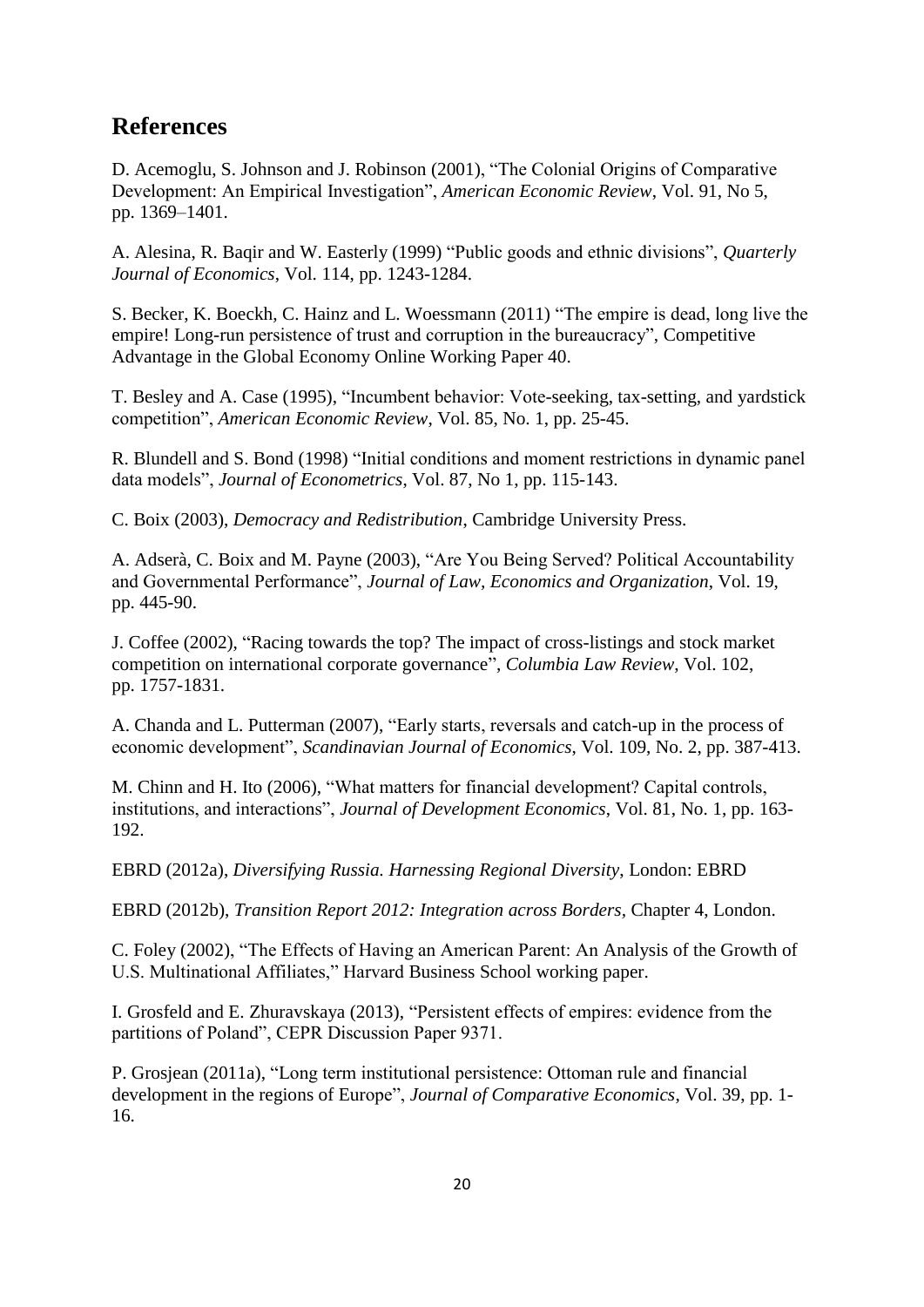P. Grosjean (2011b), "The weight of history on European cultural integration: a gravity approach", *American Economic Review*, Vol. 101, No. 3, pp. 1-7.

J. Gallup, J. Sachs and A. Mellinger (1999) "Geography and Economic Development", Center for International Development Working Paper 1.

S. Guriev, A. Plekhanov and K. Sonin (2009), "Development Based on Commodity Revenues", EBRD Working Paper 108.

R. Hall and C. Jones (1999), "Why Do Some Countries Produce So Much More Output per Worker than Others?", *Quarterly Journal of Economics*, Vol. 114, No 1, pp. 83–116.

T. Karl (1997), *The Paradox of Plenty: Oil Booms and Petro-States*, Berkeley: University of California Press.

D. Kaufmann, A. Kraay and M. Mastruzzi (2009) "Governance matters VIII: governance indicators for 1996-2008", World Bank Policy Research Working Paper 4978.

S. Lipset (1959), "Some social requisites of democracy: economic development and political legitimacy", *American Political Science Review*, Vol. 53, pp. 69-105.

R. Putnam, R. Leonardi and R. Nanetti (1994), *Making Democracy Work: Civic Traditions in Modern Italy*, Princeton University Press.

D. North (1990), *Institutions, Institutional Change, and Economic Performance*, Cambridge University Press.

D. North and B. Weingast (1989), "Constitution and commitment: the evolution of institutions governing public choice in seventeenth-century England", *The Journal of Economic History*, Vol. 49, No. 4, pp. 803-832.

N. Nunn and D. Puga (2012) "Ruggedness: the blessing of bad geography in Africa", *Review of Economics and Statistics*, Vol. 94, No. 1, pp. 20-36.

M. Olson (2000), *Power and Prosperity: Outgrowing Communist and Capitalist Dictatorships*, Oxford University Press.

L. Pritchett (1996) "Measuring outward orientation in LDCs: can it be done?", *Journal of Development Economics*, Vol. 49, No. 2, pp. 307-335.

J. Robinson, D. Acemoglu and S. Johnson (2005), "Institutions as a Fundamental Cause of Long-Run Growth", *Handbook of Economic Growth*, Vol. 1A, pp. 386-472.

O. Shepotylo and V. Vakhitov (2012), "Services liberalization and productivity of manufacturing firms: evidence from Ukraine", World Bank Policy Research Working Paper No. 5944.

R. Schweickert, I. Melnykovska, A. Belke and I. Bordon, 2011, "Prospective NATO or EU membership and institutional change in transition countries", *Economics of Transition*, Vol. 19, No 4, pp. 667-692.